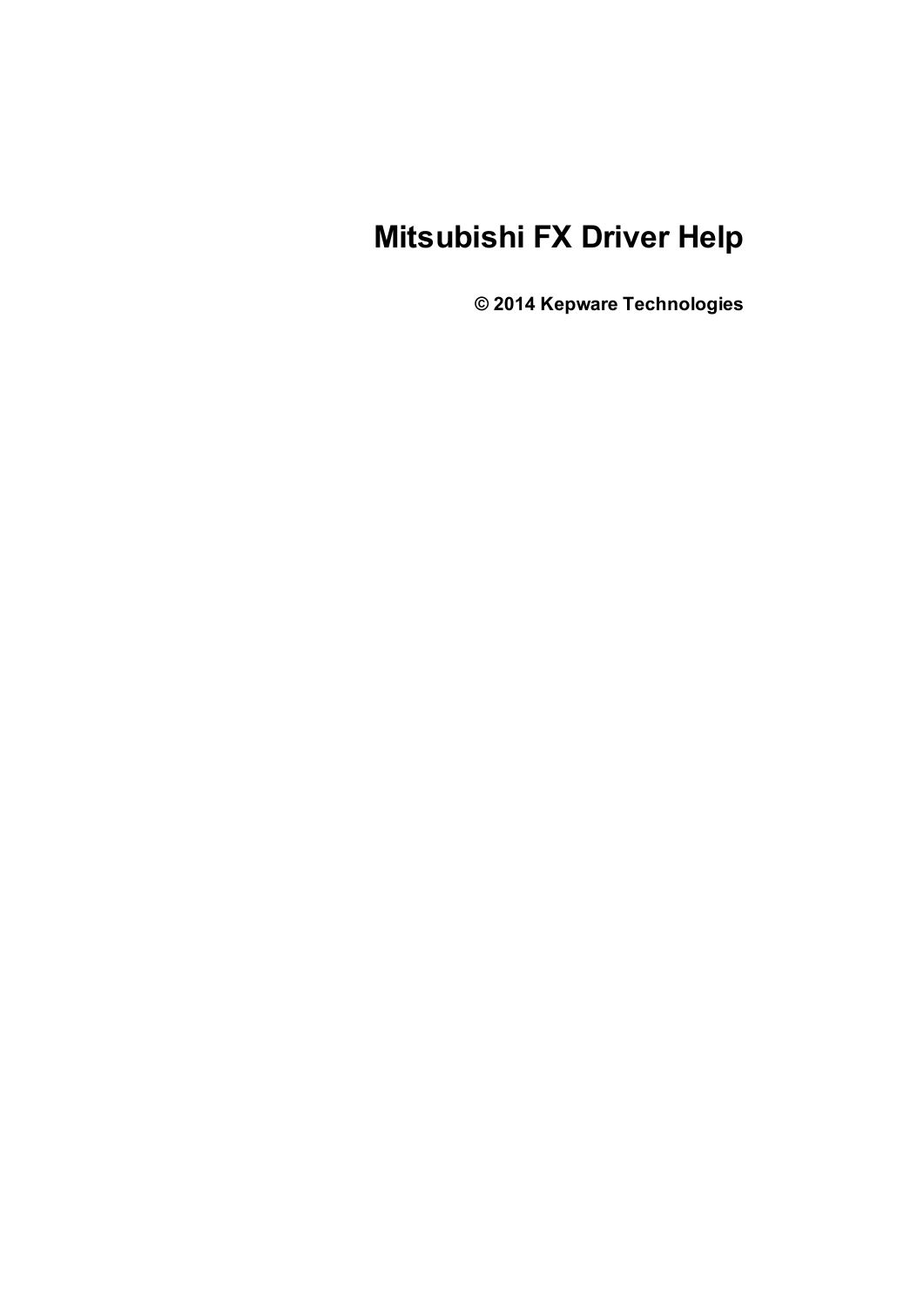# <span id="page-1-0"></span>**Table of Contents**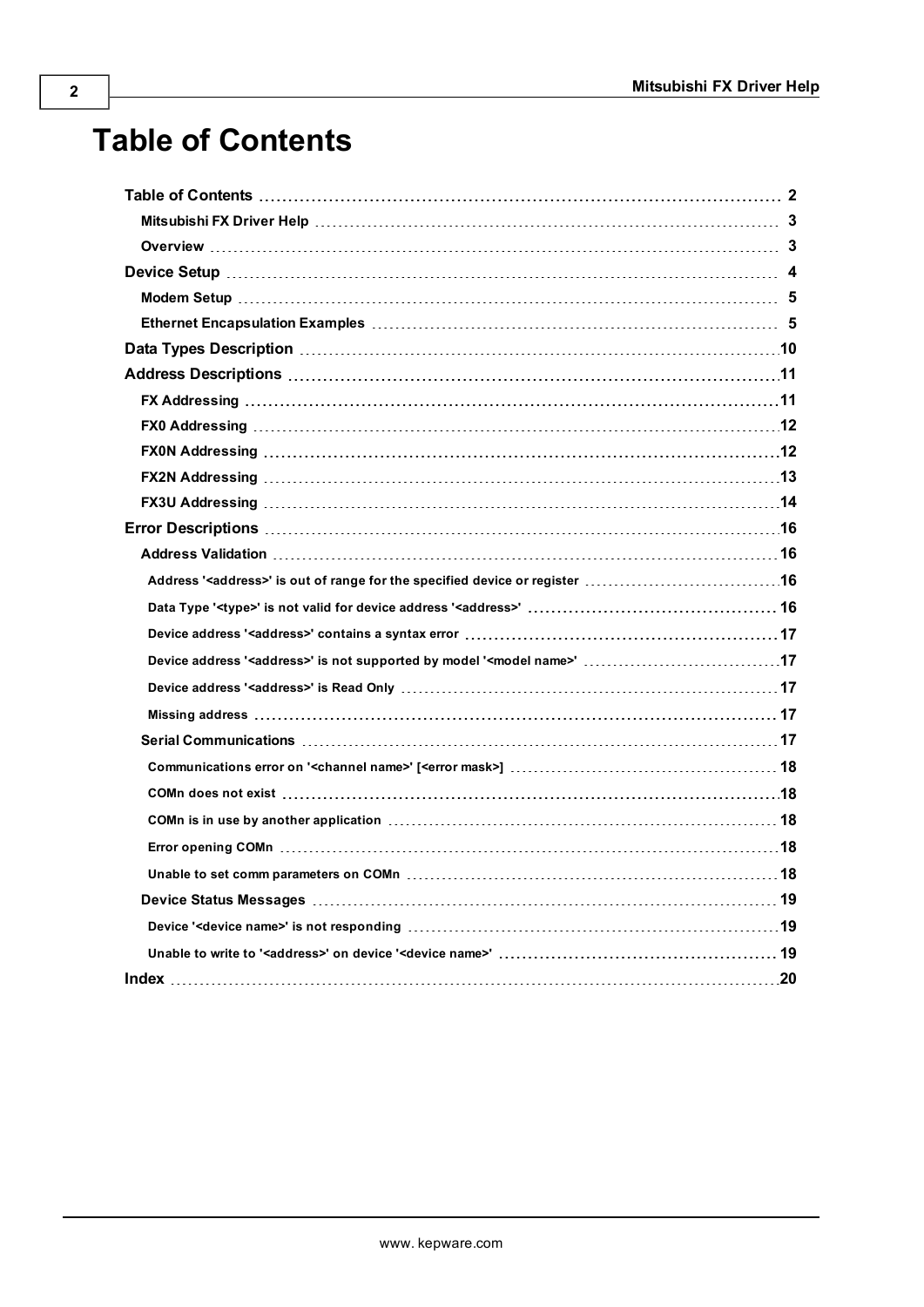### <span id="page-2-0"></span>**Mitsubishi FX Driver Help**

Help version 1.026

#### **CONTENTS**

**[Overview](#page-2-1)**

What is the Mitsubishi FX Driver?

#### **[Device](#page-3-0) Setup**

How do I configure a device for use with this driver?

#### **Data Types [Description](#page-9-0)**

What data types does this driver support?

#### **Address [Descriptions](#page-10-0)**

How do I address a data location on a Mitsubishi FX series device?

#### **Error [Descriptions](#page-15-0)**

<span id="page-2-1"></span>What error messages does the Mitsubishi FX driver produce?

#### **Overview**

The Mitsubishi FX Driver provides an easy and reliable way to connect Mitsubishi FX devices to OPC Client applications, including HMI, SCADA, Historian, MES, ERP and countless custom applications. It is intended for use with Mitsubishi FX series devices.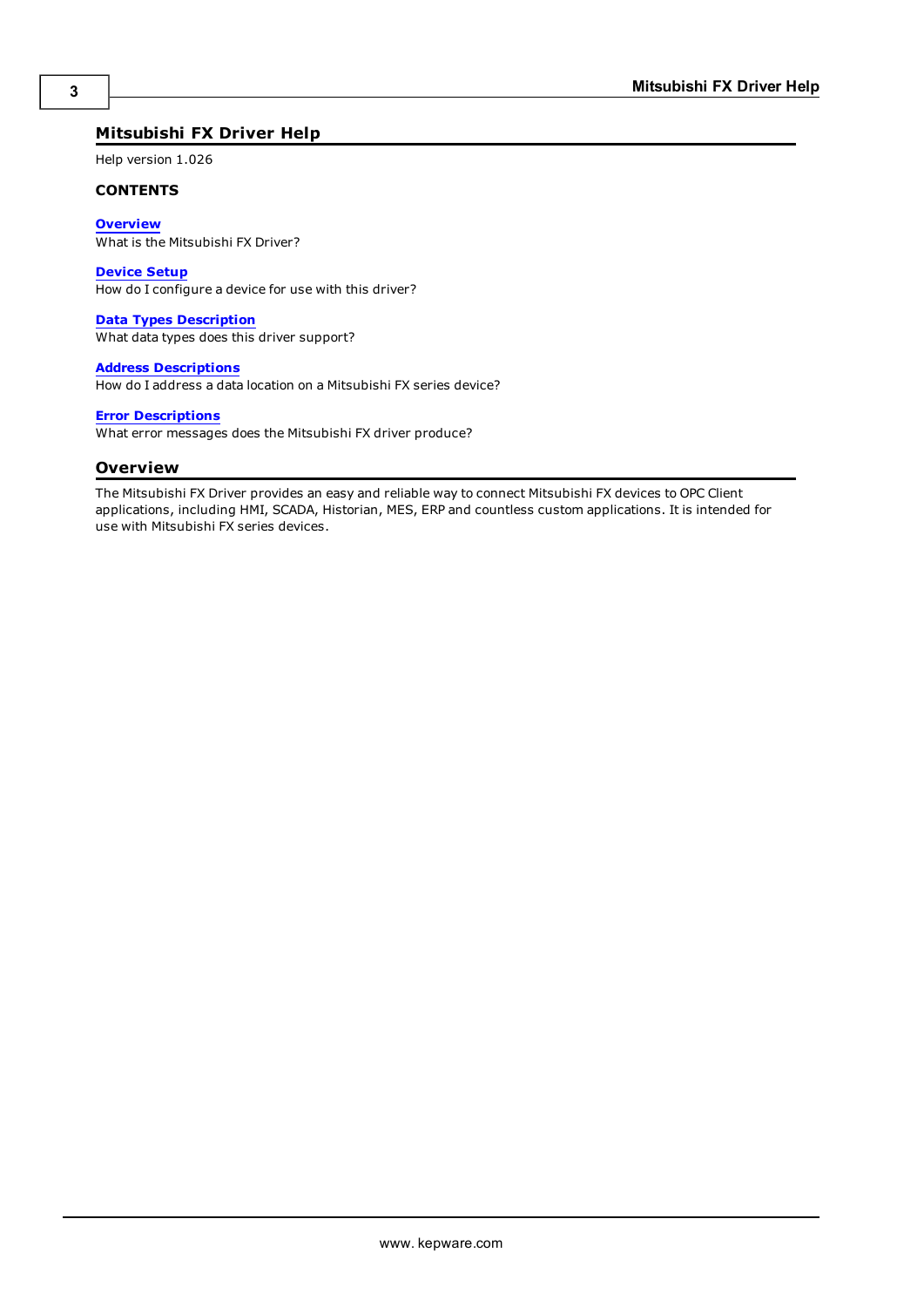#### <span id="page-3-0"></span>**Device Setup**

#### **Supported Devices**

FX FX0 FX0N FX2N FX3U

**Note:** FX3U is not supported in Windows CE.

#### **Communication Protocol**

Direct Serial

#### **Supported Communication Parameters**

Baud Rate: 9600 Parity: Even Data Bits: 7 Stop Bits: 1

#### <span id="page-3-3"></span><span id="page-3-2"></span>**Ethernet Encapsulation**

This driver supports Ethernet Encapsulation, which allows the driver to communicate with serial devices attached to an Ethernet network using a terminal server. It may be invoked through the COM ID dialog in Channel Properties. For more information, refer to the OPC server's help file.

When used directly with a serial port, this driver supports only a single connection to a single controller per serial port. When operating in the Ethernet Encapsulation mode, the driver supports up to 100 controllers per channel. In this mode, a single controller can be paired with a terminal server (device server) to form a single node. For more information, refer to **Ethernet [Encapsulation](#page-4-1) Examples**.

**Note:** Ethernet Encapsulation is not supported by the FX3U model.

#### **Maximum Number of Channels and Devices**

<span id="page-3-1"></span>The maximum number of channels supported by this driver is 256. The maximum number of devices is 100.

#### **Device IDs**

This protocol does not support simultaneous communication with multiple devices.

#### **Flow Control**

When using an RS232/RS485 converter, the type of flow control that is required will depend on the needs of the converter. Some converters do not require any flow control whereas others require RTS flow. Consult the converter's documentation in order to determine its flow requirements. An RS485 converter that provides automatic flow control is recommended.

**Note:** When using the manufacturer's supplied communications cable, it is sometimes necessary to choose a flow control setting of **RTS** or **RTS Always** under the Channel Properties.

#### **Cable Connections**

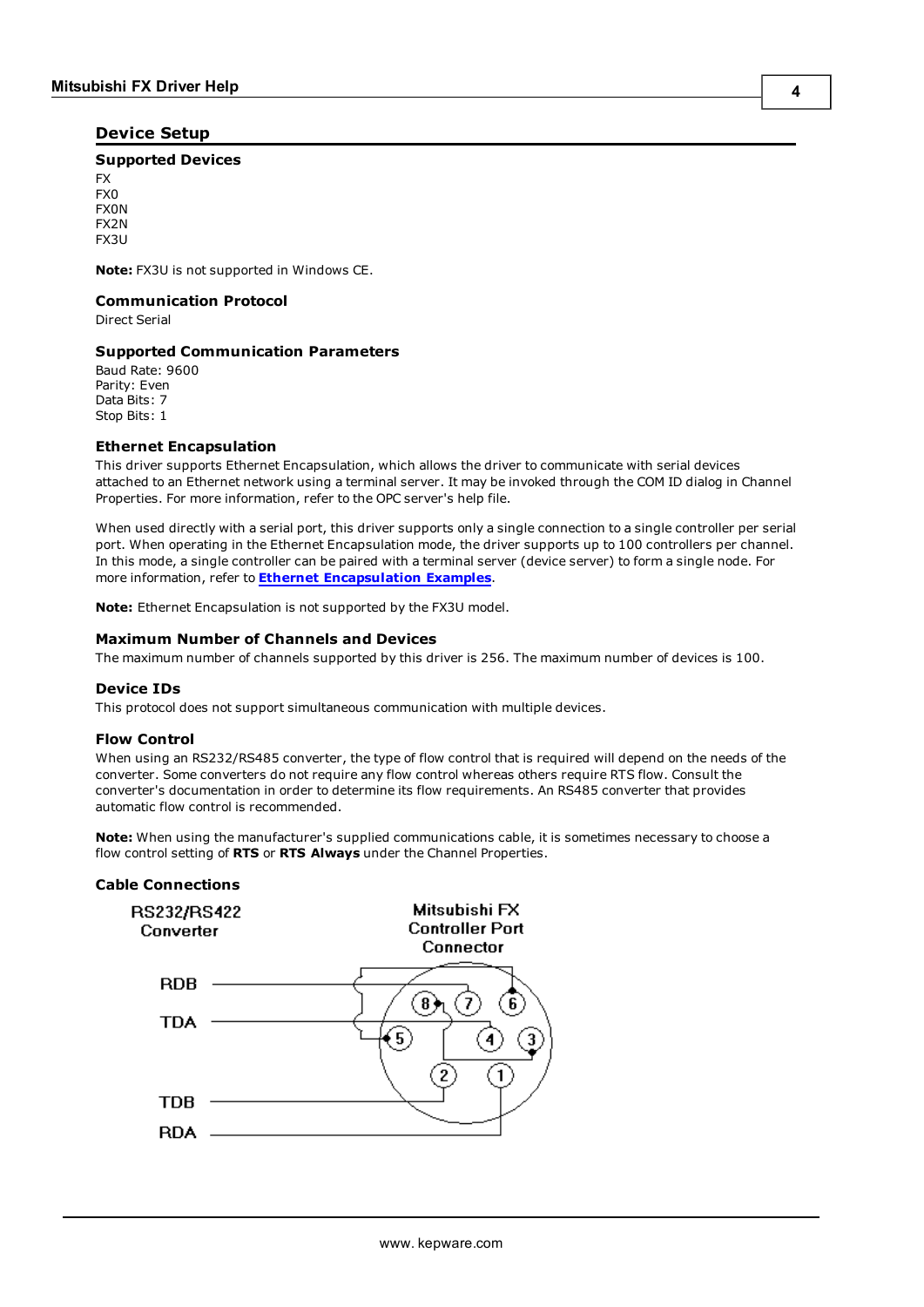#### <span id="page-4-0"></span>**Modem Setup**

This driver supports modem functionality. For more information, please refer to the topic "Modem Support" in the OPC Server Help documentation.

#### <span id="page-4-1"></span>**Ethernet Encapsulation Examples**

Click on a link from the list below in order to jump the specific Ethernet Encapsulation example.

**Using [COM-ET10-T](#page-4-2) Ethernet Module Using the [FX2NC-ENET-ADP](#page-5-0) Ethernet Module Using the [FX3U-ENET](#page-5-1) Ethernet Module Writing Network [Parameters](#page-7-0) to the PLC**

<span id="page-4-3"></span><span id="page-4-2"></span>**Note:** Ethernet Encapsulation is not supported by the FX3U device model.

#### **Using COM-ET10-T Ethernet Module**

Mitsubishi Electric has an Ethernet module that allows peer to peer Ethernet connection to FX1S, FX1N, FX2NC or FX2NC model controllers. The COM-ET10-T module connects to the controller via the FX1N-CNV-BD or the FX2N-CNV-BD communications adapter. For equipment information, refer to the FX hardware manual.

#### **Example Parameters**

The Module ID is Fixed at ET10  $E = 45$  $T = 54$  $1 = 31$  $0 = 30$ IP Address: 192.168.108.10  $192 = C0$  $168 = AB$  $108 = 6C$  $10 = 0A$ Subnet Mask: 255.255.255.0  $255 = FF$  $255 = FF$  $255 = FF$  $0 = 00$ Gateway IP Address: 192.168.108.01  $192 = C0$  $168 = A8$  $108 = 6C$ 1 = 01 UPD Port: 1024 TCP Port1: 1025 TCP Port2: 1026 The module currently supports only connecting to TCP Port 1025.

#### **Mitsubishi FX 2N() Series Ladder**

Ladder Logic for initializing the module. The configuration parameters are stored in data registers. Any thousand range with the D register area beginning with D0, D1000, D2000 and etc can be used.

```
|---| M8002 |--------------[ MOV  H81  D8120 ] 'Set communication register
|  |--------[ DMOV H45543130  D1000 ] 'Module ID ET10 (Fixed)
| |-------[ DMOV H0C0A86C0A  D1002 ] 'Module IP Address
  |  |-------[ DMOV H0FFFFFF00  D1004 ] 'Subnet Mask
  |  |-------[ DMOV H0C0A86C01  D1006 ] 'Gateway IP Address
  |  |-------------[ MOV K1024  D1008 ] 'UDP Port Number
  |  |-------------[ MOV K1025  D1009 ] 'TCP Port Number 1
  |  |-------------[ MOV K1026  D1010 ] 'TCP Port Number 2
  |  |----------------[ MOV K0  D1011 ] 'System Area Default Value 0
  |  |----------------[ MOV K0  D1012 ] 'System Area Default Value 0
| |----------------[ MOV K0  D1013 ] 'System Area Default Value 0
  |  |----------------[  MOV K0  D1014 ] 'System Area Default Value 0
  |  |----------------[ MOV K0  D1015 ] 'System Area Default Value 0
```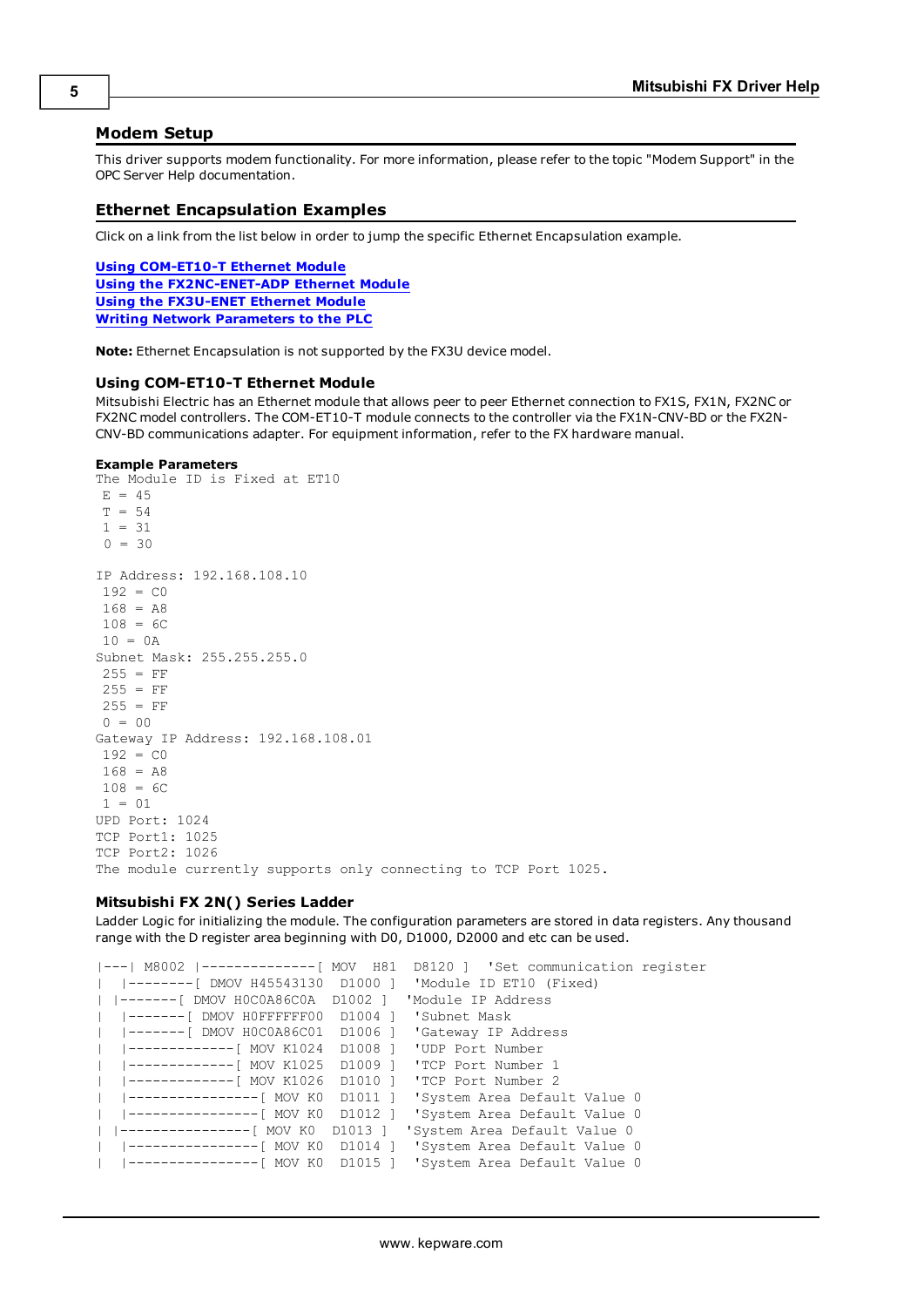<span id="page-5-0"></span>**Note:** This information has been taken from the *Mitsubishi Electric Ethernet Communications Module COM ET10- T* manual.

#### <span id="page-5-2"></span>**Using the FX2NC-ENET-ADP Ethernet Module**

Mitsubishi has an Ethernet module that allows peer to peer Ethernet connection to FX1S, FX1N, FX2NC or FX2NC model controllers. The FX2NC-ENET\_ADP module connects to the controller via the FX1N-CNV-BD or the FX2N-CNV-BD communications adapter. For equipment information, refer to the FX hardware manual.

#### **Example Parameters**

```
The Module ID is Fixed at ENET
E = 45N = 4EE = 45T = 54IP Address: 192.168.108.10
192 = C0168 = A8108 = 6C10 = 0ASubnet Mask: 255.255.255.0
255 = FF255 = FF255 = FF0 = 00Gateway IP Address: 192.168.108.01
192 = C_0168 = A8108 = 6C1 = 01TCP Port: 1024
```
#### **Mitsubishi FX1s Series Ladder**

Ladder Logic for initializing the module on a FX1s. Set the Ethernet parameters in 9 data registers starting from D128 to D136.

```
|---| M8002 |-----------[ DMOV H454E4554  D128 ] 'Module ID ENET (Fixed)
|  |-------[ DMOV H0C0A86C0A  D130 ] 'Module IP Address
|  |-------[ DMOV H0FFFFFF00  D132 ] 'Subnet Mask
|  |-------[ DMOV H0C0A86C01  D134 ] 'Gateway IP Address
 |  |-------------[ MOV K1024  D136 ] 'TCP Port Number
```
#### **Mitsubishi FX1N/2N/2NC Series Ladder**

Ladder Logic for initializing the module on a FX1s. Set the Ethernet parameters in 9 data registers starting from D1000 to D1008. If these registers are used for other purposes, set to 9 data registers starting at D2000, D3000, D4000, D5000, D6000 or D7000.

|---| M8002 |-----------[ DMOV H454E4554 D1000 ] 'Module ID ENET (Fixed) | |-------[ DMOV H0C0A86C0A D1002 ] 'Module IP Address | |-------[ DMOV H0FFFFFF00 D1004 ] 'Subnet Mask |-------[ DMOV H0C0A86C01 D1006 ] | |-------------[ MOV K1024 D1008 ] 'TCP Port Number

<span id="page-5-3"></span><span id="page-5-1"></span>**Note:** This information has been taken from the *Mitsubishi FX2NC-ENET-ADP Ethernet Adapter Users* manual.

#### **Using the FX3U-ENET Ethernet Module**

To connect to the FX3U PLC via the FX3U-ENET Ethernet module, use Ethernet Encapsulation. In order to do so, the FX3U-ENET module must be configured using the Mitsubishi GX Developer-FX software. For more information, follow the instructions below.

1. To start, create a new GX Developer project for a FX3U model.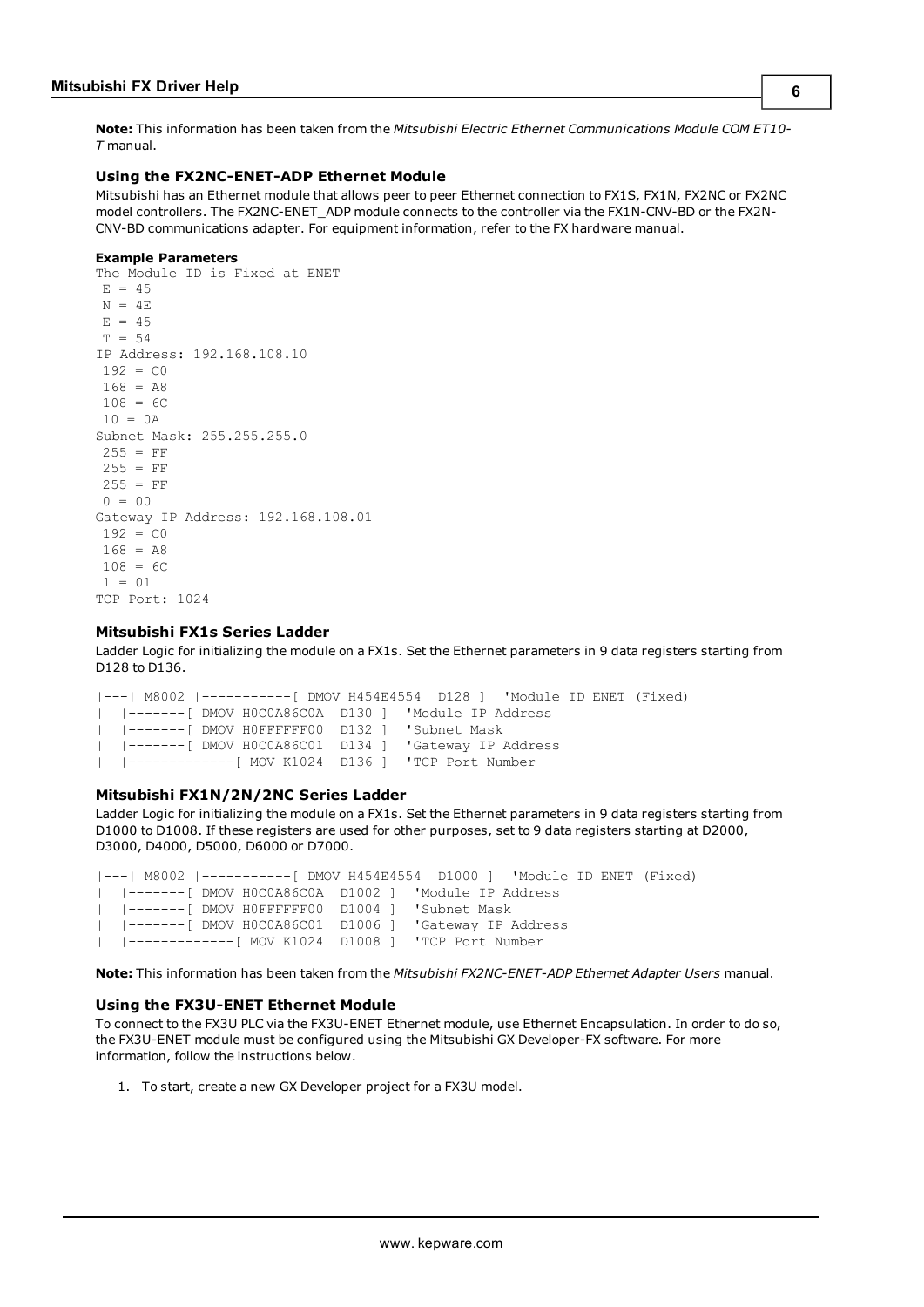- MELSOFT series GX Developer (Unset project) [LD(Edit mode) MAIN 1 Step] Project Edit Find/Replace Convert View Online Diagnostics Tools Window Help Check program ... D 2 5 4 5 6 6 7  $C\!\!\!\!\!\times\!\!$  $\mathbf{0}$   $\mathbf{0}$   $\mathbf{0}$ 12 Y Merge data ... Program न ▼ Check parameter ... 團 ъ Transfer ROM Þ 诺 노 Delete unused comments Clear all parameters ... 殿 孟隆 嘂 O IC memory card k 画到 Start ladder logic test 量  $R11$ 别 Set TEL data ×  $\mathbf{x}$  $\mathbf{0}$ Intelligent function utility  $\blacktriangleright$ 日 (Unset project) 画 - <mark>编</mark> Program<br>中 - 20 Device comment Customize keys ... Change display color ... Parameter Options ... PLC parameter Device memory Create start-up setting file ... FX special function utility FX Configurator-EN 케
- 2. Then, select **Tools** | **FX special functions utility** | **FX Configurator-EN**.

3. The FX Configurator-EN dialog should appear as shown below.

| FX Configurator-EN (Unset file) - [Ethernet settings]      |                                                         |             |  |  |  |  |
|------------------------------------------------------------|---------------------------------------------------------|-------------|--|--|--|--|
| View Help<br>File                                          |                                                         |             |  |  |  |  |
| ) 2 H &                                                    |                                                         |             |  |  |  |  |
| Ethernet Module settings                                   |                                                         |             |  |  |  |  |
|                                                            | Module None                                             |             |  |  |  |  |
|                                                            | <b>Operational settings</b>                             |             |  |  |  |  |
|                                                            | Initial settings                                        |             |  |  |  |  |
|                                                            | <b>Open settings</b>                                    |             |  |  |  |  |
|                                                            | Router relay parameter                                  |             |  |  |  |  |
|                                                            | E-mail settings                                         |             |  |  |  |  |
|                                                            | Default<br>Necessary setting(No setting / Already set ) |             |  |  |  |  |
| Set if it is needed ( No setting / Already set )<br>Online |                                                         | Check       |  |  |  |  |
| Transfer setup                                             | PLC remote operation                                    | Diagnostics |  |  |  |  |
| Write                                                      | Read                                                    | Verify      |  |  |  |  |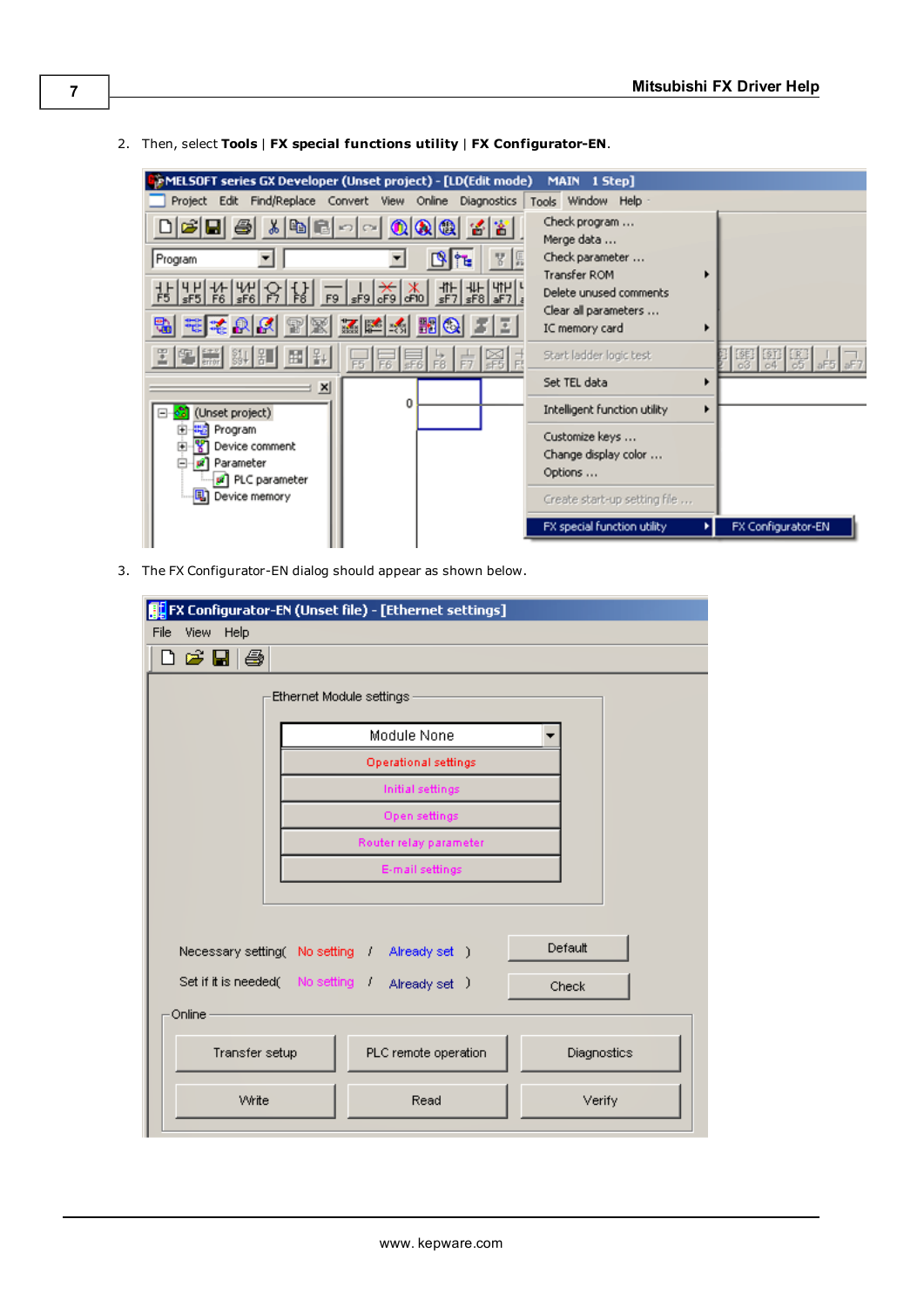4. Next, fill in the minimum required configuration information for the FX3U-ENET block. Select a module from the first drop-down list, and then click **Operational Settings**. The settings should be similar to those shown in the image below.

| FX Configurator-EN (Unset file) - [Ethernet operational settings]                                                                                                                                                 |                                    |
|-------------------------------------------------------------------------------------------------------------------------------------------------------------------------------------------------------------------|------------------------------------|
| File View Help                                                                                                                                                                                                    |                                    |
| ) 6 H &                                                                                                                                                                                                           |                                    |
| Communication data code<br>Initial timing<br>Do not wait for OPEN (Communications<br>• Binary code<br>impossible at STOP time )<br>C ASCII code<br>Always wait for OPEN (Communication<br>possible at STOP time ) |                                    |
| IP address                                                                                                                                                                                                        | Send frame setting                 |
| DEC.<br>Input format                                                                                                                                                                                              | $\bullet$ Ethernet(V2.0)           |
| IP address<br>110 107<br>10<br>10                                                                                                                                                                                 | C IEEE802.3                        |
|                                                                                                                                                                                                                   | TCP Existence confirmation setting |
|                                                                                                                                                                                                                   | C Use the KeepAlive                |
| ⊙ Use the Ping                                                                                                                                                                                                    |                                    |
| Cancel<br>End                                                                                                                                                                                                     |                                    |

- 5. Click **End** to continue.
- 6. In the **FX Configurator-EN** dialog window, click **Open Settings**.

| $\n  102\n$<br><b>FL</b> FX Configurator-EN (Unset file) - [Ethernet open settings] |          |   |                      |                          |                     |                                            |   |                          |                           |                                    |                                             |                                                     |
|-------------------------------------------------------------------------------------|----------|---|----------------------|--------------------------|---------------------|--------------------------------------------|---|--------------------------|---------------------------|------------------------------------|---------------------------------------------|-----------------------------------------------------|
| File View Help                                                                      |          |   |                      |                          |                     |                                            |   |                          |                           |                                    |                                             |                                                     |
| 白雪日母                                                                                |          |   |                      |                          |                     |                                            |   |                          |                           |                                    |                                             |                                                     |
|                                                                                     |          |   |                      |                          |                     |                                            |   |                          |                           |                                    |                                             |                                                     |
|                                                                                     | Protocol |   | Open system          |                          | <b>Fixed buffer</b> | Fixed buffer<br>communication<br>procedure |   | Pairing<br>open          | Existence<br>confirmation | Host station<br>Port No.<br>(DEC.) | Transmission<br>target device IP<br>address | Transmission<br>target device<br>Port No.<br>(DEC.) |
|                                                                                     | TCP      |   | MELSOFT connection = |                          | ۰                   |                                            | ٠ | ۰                        | ٠                         |                                    |                                             |                                                     |
| $\overline{2}$                                                                      |          |   |                      | $\overline{\phantom{a}}$ | ▼                   |                                            | ۰ | $\overline{\phantom{a}}$ | $\overline{\phantom{a}}$  |                                    |                                             |                                                     |
| $\ddot{\phantom{a}}$                                                                |          | ▼ |                      | ۰                        | ۰                   |                                            | ۰ | $\overline{\phantom{a}}$ | $\overline{\phantom{a}}$  |                                    |                                             |                                                     |
| 4                                                                                   |          |   |                      | ۰                        | ۰                   |                                            | ۰ | ۰                        | ▼                         |                                    |                                             |                                                     |
| 5                                                                                   |          |   |                      | ٠                        | ۰                   |                                            | ٠ | ۰                        | ٠                         |                                    |                                             |                                                     |
| 6                                                                                   |          |   |                      | $\overline{\phantom{a}}$ | ۰                   |                                            | ۰ | ▼                        | ۰                         |                                    |                                             |                                                     |
| $\overline{7}$                                                                      |          | ۰ |                      | $\overline{\phantom{a}}$ | ▼                   |                                            | ۰ | $\overline{\phantom{a}}$ | $\overline{\phantom{a}}$  |                                    |                                             |                                                     |
| 8                                                                                   |          | ۰ |                      | $\overline{\phantom{a}}$ | ▼                   |                                            | ۰ | $\overline{\phantom{a}}$ | ٠                         |                                    |                                             |                                                     |
| Cancel<br>End                                                                       |          |   |                      |                          |                     |                                            |   |                          |                           |                                    |                                             |                                                     |

#### <span id="page-7-0"></span>**Writing Network Parameters to the PLC**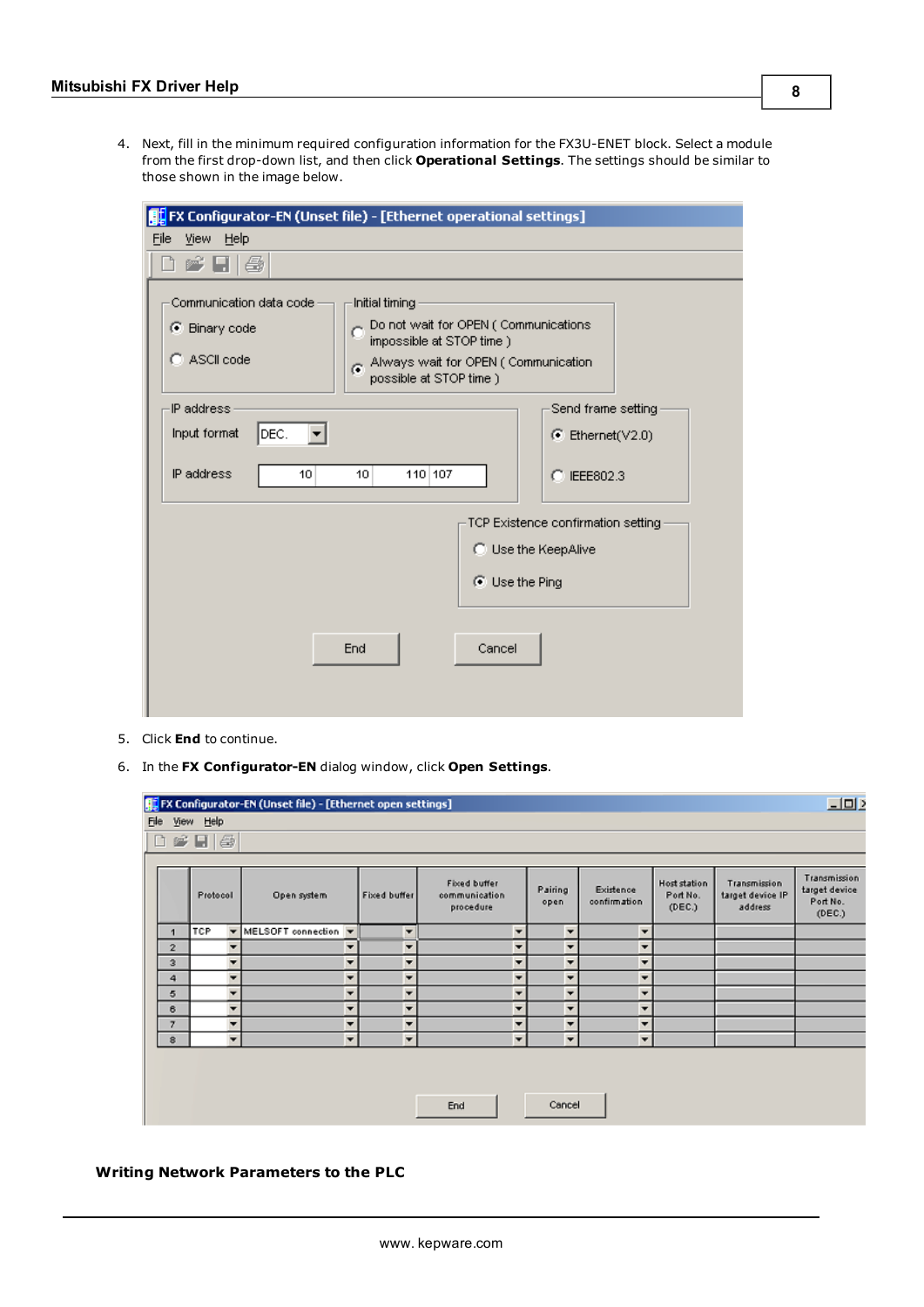After the network parameters have been specified, they must be written to the PLC. To do so, click **Write** from the **FX-Configurator-EN** window.

| Write to Ethernet Moduls |                                                         |                      |
|--------------------------|---------------------------------------------------------|----------------------|
|                          |                                                         | –Related function.   |
| Connection interface     | COM3-9.6Kbps                                            | Transfer setup       |
|                          |                                                         |                      |
|                          | <br>Close<br>Write<br>,,,,,,,,,,,,,,,,,,,,,,,,,,,,,,,,, | PLC remote operation |

There must be a serial connection to the FX3U PLC because the configuration settings are written to the PLC via this serial link. Make sure that the communication parameters are correct by using the **Transfer setup** button above or by clicking **Online** | **Transfer setup** from the main menu.

After the parameters have been written, cycle the power on the PLC for the network parameter changes to take effect. Now, the FX3U PLC can be communicated with using Ethernet encapsulation via the FX3U-ENET Ethernet module. Use the following parameters:

- **· IP Address:** 10.10.110.107 (or the IP address used above)
- l **Port Number:** 5551
- **Protocol:** TCP/IP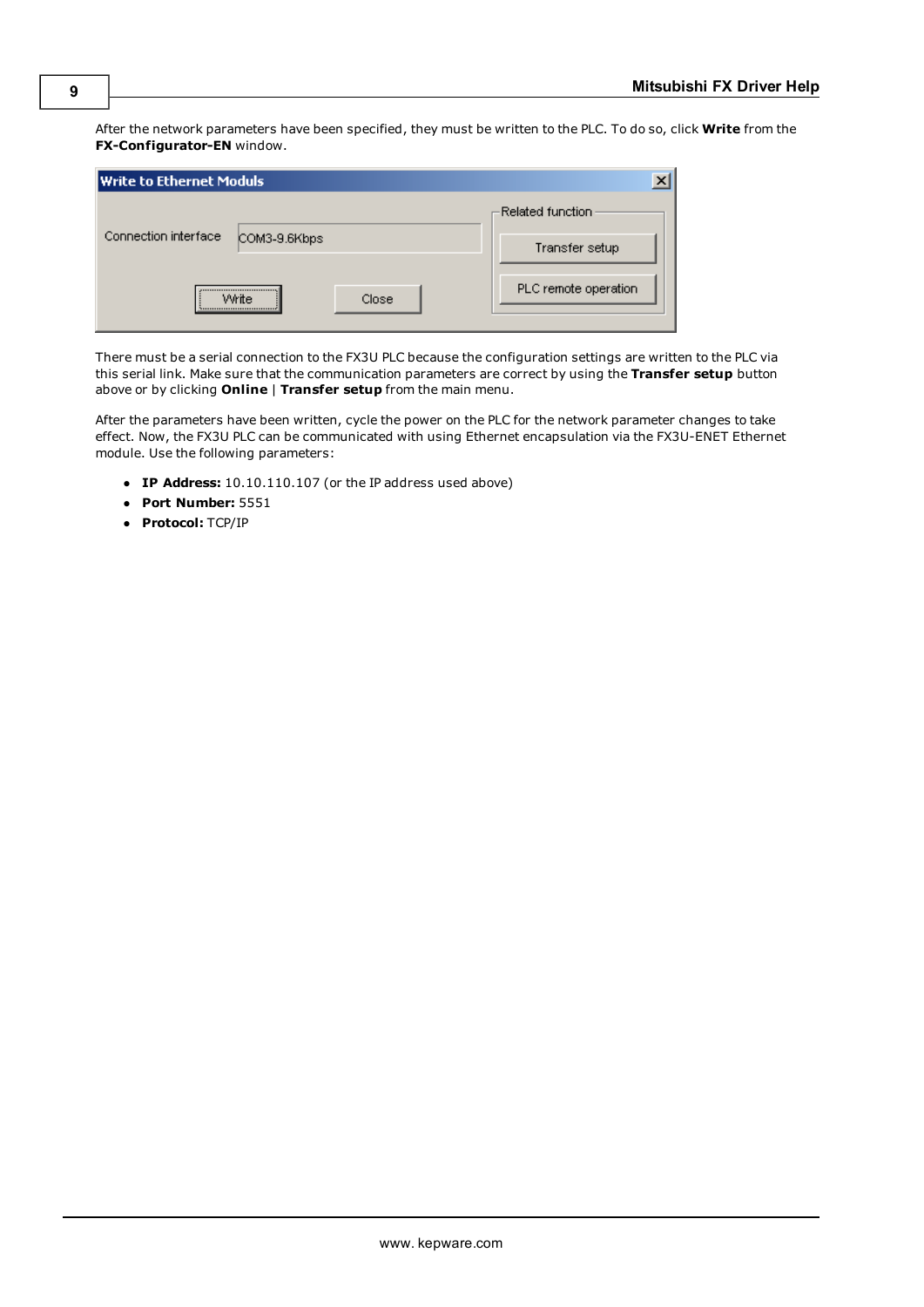# <span id="page-9-0"></span>**Data Types Description**

<span id="page-9-6"></span><span id="page-9-5"></span><span id="page-9-4"></span><span id="page-9-3"></span><span id="page-9-2"></span><span id="page-9-1"></span>

| Data Type    | <b>Description</b>                                                     |
|--------------|------------------------------------------------------------------------|
| Boolean      | Single bit                                                             |
| Word         | Unsigned 16 bit value                                                  |
|              |                                                                        |
|              | bit 0 is the low bit                                                   |
|              | bit 15 is the high bit                                                 |
| Short        | Signed 16 bit value                                                    |
|              |                                                                        |
|              | bit 0 is the low bit                                                   |
|              | bit 14 is the high bit                                                 |
|              | bit 15 is the sign bit                                                 |
| <b>DWord</b> | Unsigned 32 bit value                                                  |
|              |                                                                        |
|              | bit 0 is the low bit                                                   |
|              | bit 31 is the high bit                                                 |
| Long         | Signed 32 bit value                                                    |
|              | bit 0 is the low bit                                                   |
|              | bit 30 is the high bit                                                 |
|              | bit 31 is the sign bit                                                 |
| Float        | 32 bit Floating point value                                            |
|              |                                                                        |
|              | The driver interprets two consecutive registers as a single precision  |
|              | value by making the last register the high word and the first register |
|              | the low word.                                                          |
| String       | Null terminated ASCII string                                           |
|              |                                                                        |
|              | Support includes HiLo LoHi byte order selection and string lengths     |
|              | up to 64 bytes.                                                        |

The Mitsubishi FX Net device driver supports the following data types.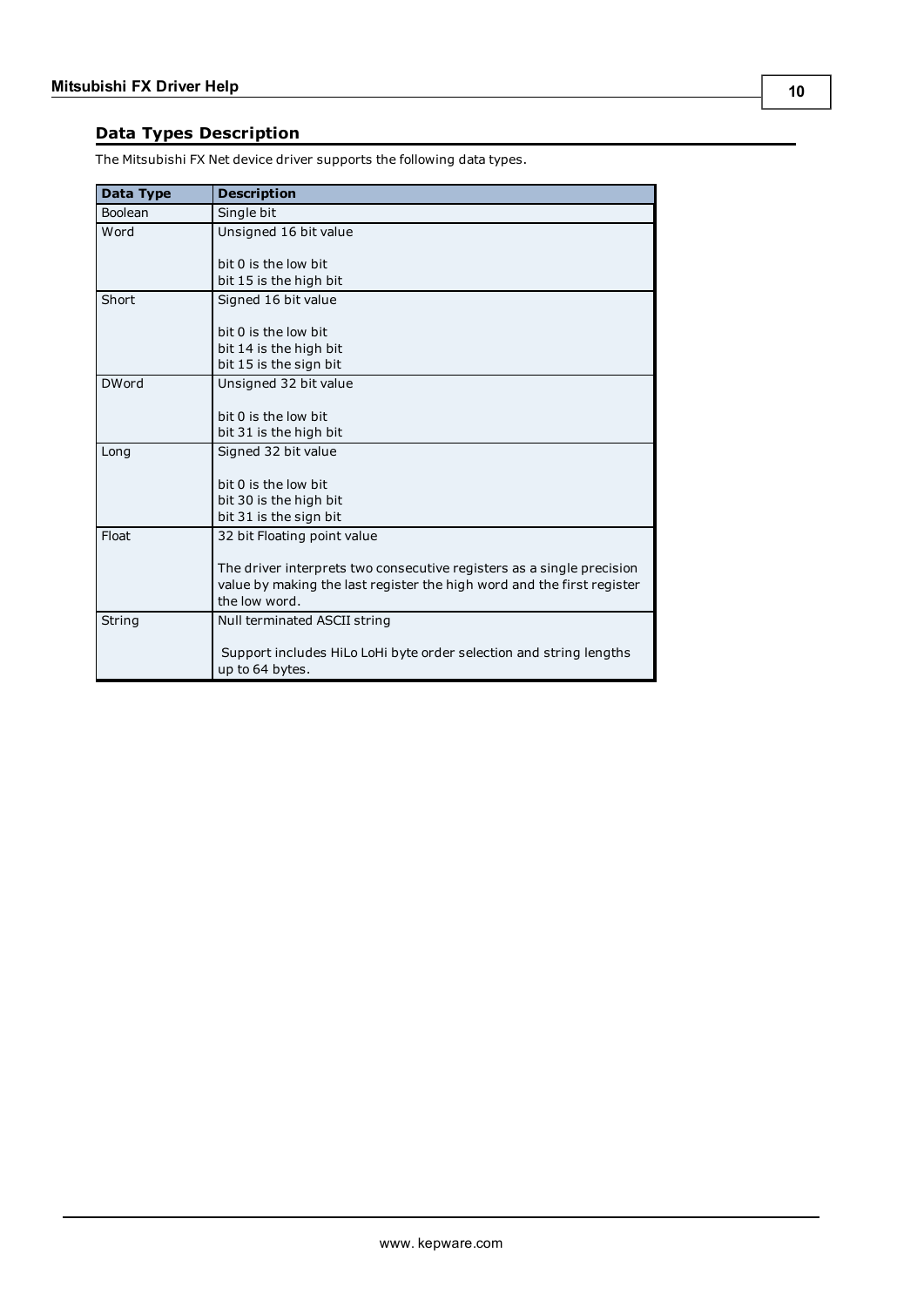### <span id="page-10-0"></span>**Address Descriptions**

Address specifications vary depending on the model in use. Click on a link from the following list to obtain specific address information for the model of interest.

**FX [Addressing](#page-10-1) FX0 [Addressing](#page-11-0) FX0N [Addressing](#page-11-1) FX2N [Addressing](#page-12-0) FX3U [Addressing](#page-13-0)**

### <span id="page-10-1"></span>**FX Addressing**

The default data types for dynamically defined tags are shown in **bold**.

| <b>Device Type</b>       | Range                                           | Data Type             | <b>Access</b> |
|--------------------------|-------------------------------------------------|-----------------------|---------------|
| Inputs                   | X000-X377*                                      | <b>Boolean</b>        | Read Only     |
| Outputs                  | Y000-Y377*                                      | <b>Boolean</b>        | Read/Wri-     |
|                          |                                                 |                       | te            |
| <b>Auxiliary Relays</b>  | M0000-M1535                                     | <b>Boolean</b>        | Read/Wri-     |
|                          |                                                 |                       | te            |
| Special Aux. Relays      | M8000-M8255                                     | <b>Boolean</b>        | Read/Wri-     |
|                          |                                                 |                       | te            |
| <b>States</b>            | S000-S999                                       | <b>Boolean</b>        | Read/Wri-     |
|                          |                                                 |                       | te            |
| <b>Timer Contacts</b>    | TS000-TS255                                     | <b>Boolean</b>        | Read Only     |
| <b>Counter Contacts</b>  | CS000-CS255                                     | <b>Boolean</b>        | Read Only     |
| <b>Timer Reset</b>       | TR000-TR255                                     | <b>Boolean</b>        | Read/Wri-     |
|                          |                                                 |                       | te            |
| <b>Counter Reset</b>     | CR000-CR255                                     | <b>Boolean</b>        | Read/Wri-     |
|                          |                                                 |                       | te            |
| <b>Timer Value</b>       | T000-T255                                       | Short, Word           | Read/Wri-     |
|                          |                                                 |                       | te            |
| <b>Counter Value</b>     | C000-C199                                       | Short, Word           | Read/Wri-     |
|                          |                                                 |                       | te            |
| 32 Bit Counter Value**   | C200-C255                                       | Long, DWord           | Read/Wri-     |
|                          |                                                 |                       | te            |
| Data Registers**         | D000-D999                                       | Short, Word           | Read/Wri-     |
|                          | D000-D998                                       | Long, DWord,          | te            |
|                          |                                                 | Float                 |               |
| Data Registers String    | DSH0000.02-DSH0967.64                           | <b>String</b>         | Read/Wri-     |
| Access HiLo Byte         |                                                 |                       | te            |
| Ordering                 | The string length may also be specified using a |                       |               |
|                          | colon. The string length can range from 2 to 64 |                       |               |
|                          | bytes, and must be an even number.***           |                       |               |
| Data Registers String    | DSL0000.02-DSL0967.64                           | <b>String</b>         | Read/Wri-     |
| Access LoHi Byte         |                                                 |                       | te            |
| Ordering                 | The string length may also be specified using a |                       |               |
|                          | colon. The string length can range from 2 to 64 |                       |               |
|                          | bytes, and must be an even number.***           |                       |               |
| Special Data Registers** | D8000-D8255                                     | Short, Word           | Read/Wri-     |
|                          |                                                 |                       | te            |
|                          | D8000-D8254                                     | Long, DWord,<br>Float |               |
|                          |                                                 |                       |               |

\*Octal.

\*\*Users can specify a Long data type by appending a space and an "L" to the address. For example, "D000" would be entered as "D000 L". This does not apply to arrays or bit accessed registers.

\*\*\*For example, a string with HiLo byte ordering at D10 for a length of 12 bytes would be DSH10.12.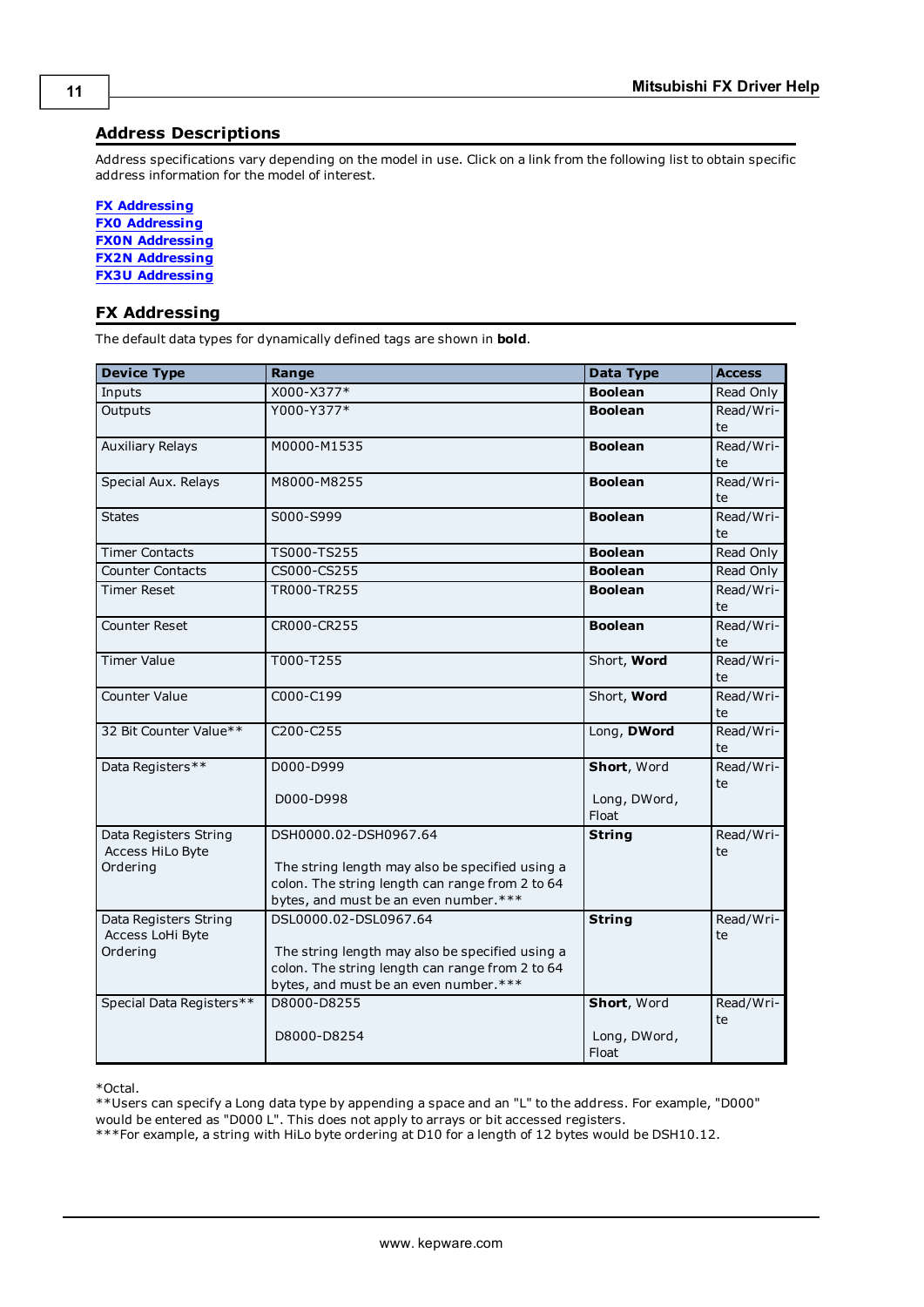#### <span id="page-11-0"></span>**FX0 Addressing**

The default data types for dynamically defined tags are shown in **bold**.

| <b>Device Type</b>       | Range                                           | Data Type             | <b>Access</b>   |
|--------------------------|-------------------------------------------------|-----------------------|-----------------|
| Inputs                   | X000-X017*                                      | <b>Boolean</b>        | Read Only       |
| Outputs                  | Y000-Y15*                                       | <b>Boolean</b>        | Read/Wri-       |
|                          |                                                 |                       | te              |
| <b>Auxiliary Relays</b>  | M0000-M0511                                     | <b>Boolean</b>        | Read/Wri-       |
|                          |                                                 |                       | te              |
| Special Aux. Relays      | M8000-M8255                                     | <b>Boolean</b>        | Read/Wri-<br>te |
| <b>States</b>            | S00-S63                                         | <b>Boolean</b>        | Read/Wri-       |
|                          |                                                 |                       | te              |
| <b>Timer Contacts</b>    | TS00-TS55                                       | <b>Boolean</b>        | Read Only       |
| <b>Counter Contacts</b>  | CS00-CS15                                       | <b>Boolean</b>        | Read Only       |
|                          | CS235-CS254                                     |                       |                 |
| <b>Timer Reset</b>       | <b>TR00-TR55</b>                                | <b>Boolean</b>        | Read/Wri-       |
|                          |                                                 |                       | te              |
| <b>Counter Reset</b>     | CR00-CR15                                       | <b>Boolean</b>        | Read/Wri-       |
|                          | CR235-CR254                                     |                       | te              |
| <b>Timer Value</b>       | T00-T55                                         | Short, Word           | Read/Wri-<br>te |
| Counter Value            | C00-C15                                         | Short, Word           | Read/Wri-       |
|                          |                                                 |                       | te              |
| 32 Bit Counter Value**   | C235-C254                                       | Long, DWord           | Read/Wri-       |
|                          |                                                 |                       | te              |
| Data Registers**         | D00-D31                                         | Short, Word           | Read/Wri-       |
|                          | D00-D30                                         | Long, DWord,<br>Float | te              |
| Data Registers String    | DSH0000.02-DSH30.62                             | <b>String</b>         | Read/Wri-       |
| Access HiLo Byte         |                                                 |                       | te              |
| Ordering                 | The string length may also be specified using a |                       |                 |
|                          | colon. The string length can range from 2 to 62 |                       |                 |
|                          | bytes, and must be an even number.***           |                       |                 |
| Data Registers String    | DSL0000.02-DSL30.62                             | <b>String</b>         | Read/Wri-       |
| Access LoHi Byte         |                                                 |                       | te              |
| Ordering                 | The string length may also be specified using a |                       |                 |
|                          | colon. The string length can range from 2 to 62 |                       |                 |
|                          | bytes, and must be an even number.***           |                       |                 |
| Special Data Registers** | D8000-D8069                                     | Short, Word           | Read/Wri-       |
|                          | D8000-D8068                                     | Long, DWord,<br>Float | te              |

\*Octal.

\*\*Users can specify a Long data type by appending a space and an "L" to the address. For example, "D00" would be entered as "D00 L". This does not apply to arrays or bit accessed registers.

<span id="page-11-1"></span>\*\*\*For example, a string with HiLo byte ordering at D10 for a length of 12 bytes would be DSH10.12.

### **FX0N Addressing**

The default data types for dynamically defined tags are shown in **bold**.

| <b>Device Type</b>      | Range       | <b>Data Type</b> | <b>Access</b> |
|-------------------------|-------------|------------------|---------------|
| Inputs                  | X000-X177*  | <b>Boolean</b>   | Read Only     |
| Outputs                 | Y000-Y177*  | <b>Boolean</b>   | Read/Wri-     |
|                         |             |                  | te            |
| <b>Auxiliary Relays</b> | M0000-M0511 | <b>Boolean</b>   | Read/Wri-     |
|                         |             |                  | te            |
| Special Aux. Relays     | M8000-M8255 | <b>Boolean</b>   | Read/Wri-     |
|                         |             |                  | te            |
| <b>States</b>           | S000-S127   | <b>Boolean</b>   | Read/Wri-     |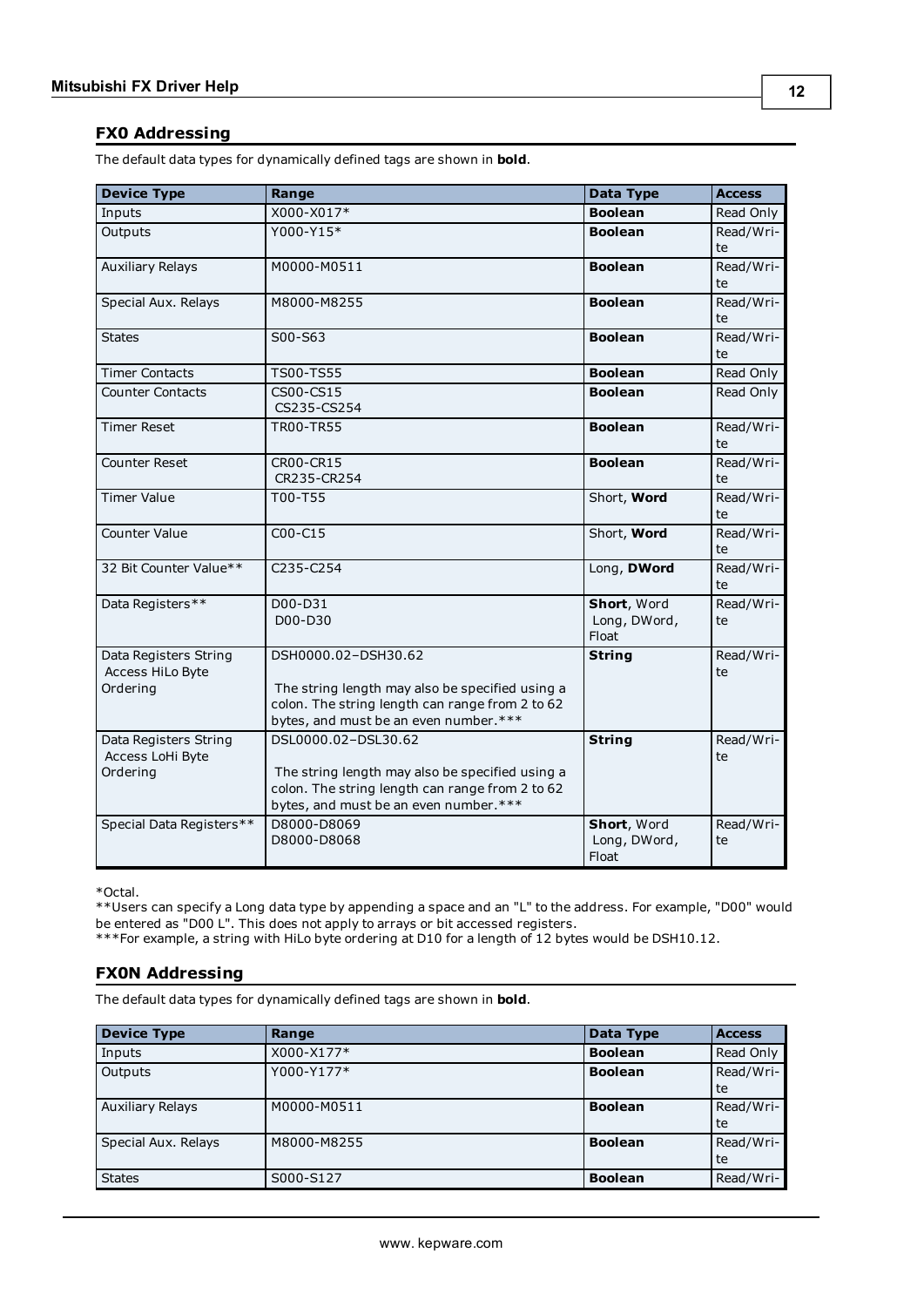|                          |                                                                                          |                       | te        |
|--------------------------|------------------------------------------------------------------------------------------|-----------------------|-----------|
| <b>Timer Contacts</b>    | TS00-TS63                                                                                | <b>Boolean</b>        | Read Only |
| <b>Counter Contacts</b>  | CS00-CS31                                                                                | <b>Boolean</b>        | Read Only |
|                          | CS235-CS254                                                                              |                       |           |
| <b>Timer Reset</b>       | TR00-TR63                                                                                | <b>Boolean</b>        | Read/Wri- |
|                          |                                                                                          |                       | te        |
| <b>Counter Reset</b>     | CR00-CR31                                                                                | <b>Boolean</b>        | Read/Wri- |
|                          | CR235-CR254                                                                              |                       | te        |
| <b>Timer Value</b>       | T00-T63                                                                                  | Short, Word           | Read/Wri- |
|                          |                                                                                          |                       | te        |
| <b>Counter Value</b>     | $COO-C31$                                                                                | Short, Word           | Read/Wri- |
|                          |                                                                                          |                       | te        |
| 32 Bit Counter Value**   | C <sub>235</sub> -C <sub>254</sub>                                                       | Long, DWord           | Read/Wri- |
|                          |                                                                                          |                       | te        |
| Data Registers**         | D000-D255                                                                                | Short, Word           | Read/Wri- |
|                          | D000-D254                                                                                | Long, DWord,          | te        |
|                          |                                                                                          | Float                 |           |
| Data Registers String    | DSH0000.02-DSH223.64                                                                     | <b>String</b>         | Read/Wri- |
| <b>Access HiLo Byte</b>  |                                                                                          |                       | te        |
| Ordering                 | The string length may also be specified using a                                          |                       |           |
|                          | colon. The string length can range from 2 to 64                                          |                       |           |
|                          | bytes, and must be an even number.***                                                    |                       |           |
| Data Registers String    | DSL0000.02-DSL223.64                                                                     | <b>String</b>         | Read/Wri- |
| Access LoHi Byte         |                                                                                          |                       | te        |
| Ordering                 | The string length may also be specified using a                                          |                       |           |
|                          | colon. The string length can range from 2 to 64<br>bytes, and must be an even number.*** |                       |           |
|                          |                                                                                          |                       |           |
| Special Data Registers** | D8000-D8255                                                                              | Short, Word           | Read/Wri- |
|                          | D8000-D8254                                                                              | Long, DWord,<br>Float | te        |
|                          |                                                                                          |                       |           |

\*Octal.

\*\*Users can specify a Long data type by appending a space and an "L" to the address. For example, "D000" would be entered as "D000 L". This does not apply to arrays or bit accessed registers.

<span id="page-12-0"></span>\*\*\*For example, a string with HiLo byte ordering at D10 for a length of 12 bytes would be DSH10.12.

#### **FX2N Addressing**

The default data types for dynamically defined tags are shown in **bold**.

| <b>Device Type</b>      | Range                              | <b>Data Type</b> | <b>Access</b> |
|-------------------------|------------------------------------|------------------|---------------|
| Inputs                  | X000-X377*                         | <b>Boolean</b>   | Read Only     |
| Outputs                 | Y000-Y377*                         | <b>Boolean</b>   | Read/Wri-     |
|                         |                                    |                  | te            |
| <b>Auxiliary Relays</b> | M0000-M3071                        | <b>Boolean</b>   | Read/Wri-     |
|                         |                                    |                  | te            |
| Special Aux. Relays     | M8000-M8255                        | <b>Boolean</b>   | Read/Wri-     |
|                         |                                    |                  | te            |
| <b>States</b>           | S000-S999                          | <b>Boolean</b>   | Read/Wri-     |
|                         |                                    |                  | te            |
| <b>Timer Contacts</b>   | TS000-TS255                        | <b>Boolean</b>   | Read Only     |
| <b>Counter Contacts</b> | CS000-CS255                        | <b>Boolean</b>   | Read Only     |
| <b>Timer Reset</b>      | TR000-TR255                        | <b>Boolean</b>   | Read/Wri-     |
|                         |                                    |                  | te            |
| <b>Counter Reset</b>    | CR000-CR255                        | <b>Boolean</b>   | Read/Wri-     |
|                         |                                    |                  | te            |
| <b>Timer Value</b>      | T000-T255                          | Short, Word      | Read/Wri-     |
|                         |                                    |                  | te            |
| <b>Counter Value</b>    | C000-C199                          | Short, Word      | Read/Wri-     |
|                         |                                    |                  | te            |
| 32 Bit Counter Value**  | C <sub>200</sub> -C <sub>255</sub> | Long, DWord      | Read/Wri-     |
|                         |                                    |                  | te            |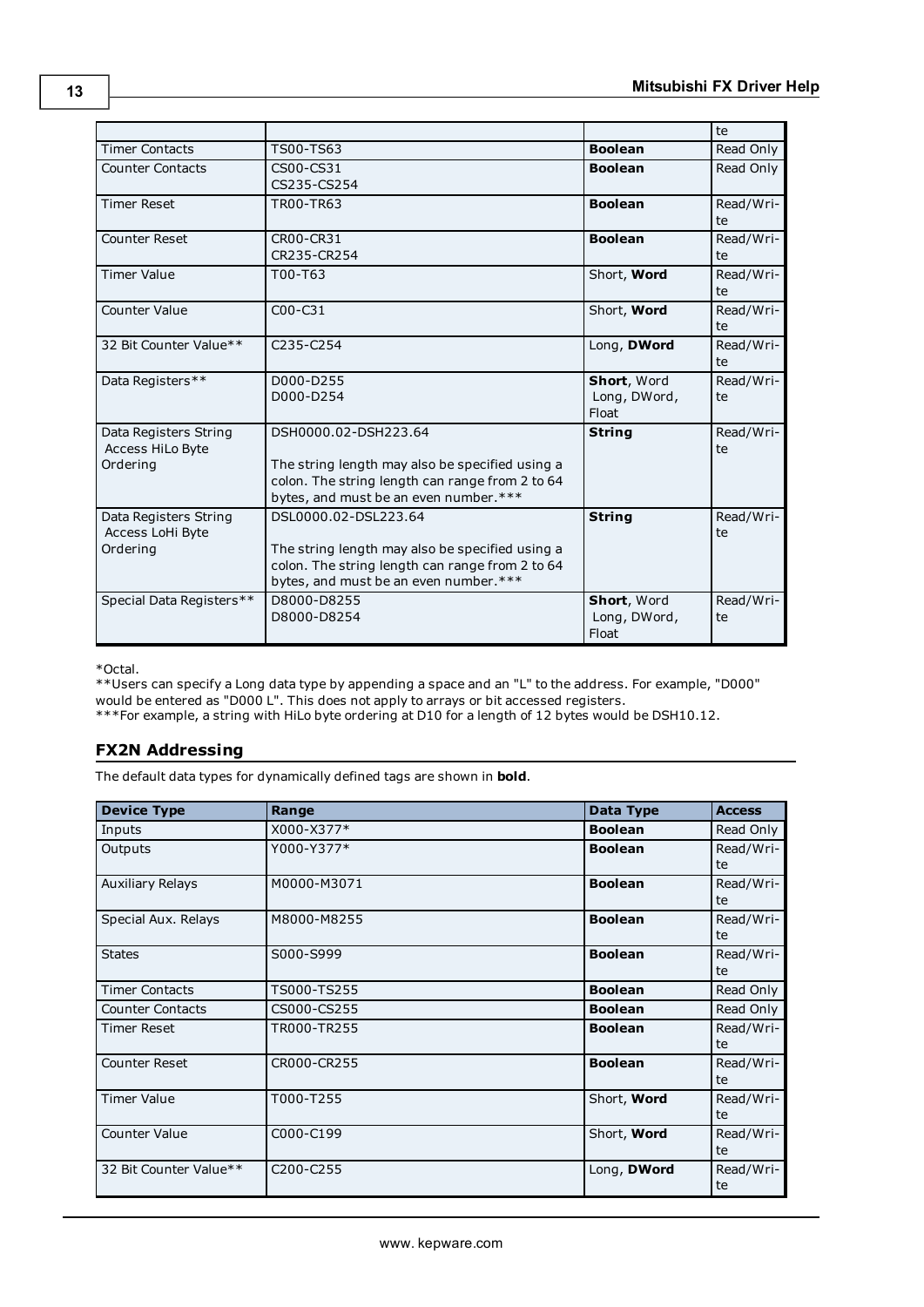| Data Registers**                                      | D000-D7999<br>D000-D7998                                                                                                                                             | <b>Short, Word</b><br>Long, DWord,<br>Float | Read/Wri-<br>te |
|-------------------------------------------------------|----------------------------------------------------------------------------------------------------------------------------------------------------------------------|---------------------------------------------|-----------------|
| Data Registers String<br>Access HiLo Byte<br>Ordering | DSH0000.02-DSH7967.64<br>The string length may also be specified using a<br>colon. The string length can range from 2 to 64<br>bytes, and must be an even number.*** | <b>String</b>                               | Read/Wri-<br>te |
| Data Registers String<br>Access LoHi Byte<br>Ordering | DSL0000.02-DSL7967.64<br>The string length may also be specified using a<br>colon. The string length can range from 2 to 64<br>bytes, and must be an even number.*** | <b>String</b>                               | Read/Wri-<br>te |
| Special Data Registers**                              | D8000-D8255<br>D8000-D8254                                                                                                                                           | <b>Short, Word</b><br>Long, DWord,<br>Float | Read/Wri-<br>te |

\*Octal.

\*\*Users can specify a Long data type by appending a space and an "L" to the address. For example, "D000" would be entered as "D000 L". This does not apply to arrays or bit accessed registers.

<span id="page-13-0"></span>\*\*\*For example, a string with HiLo byte ordering at D10 for a length of 12 bytes would be DSH10.12.

#### **FX3U Addressing**

The default data types for dynamically defined tags are shown in **bold**.

**Note:** The FX3U model is not supported in Windows CE. It also does not support Ethernet Encapsulation.

| X000-X377*<br><b>Boolean</b><br>Inputs<br>Read Only<br>Y000-Y377*<br><b>Boolean</b><br>Read/Wri-<br>Outputs<br>te<br><b>Auxiliary Relays</b><br>M0000-M7679<br>Read/Wri-<br><b>Boolean</b><br>te<br>Special Aux. Relays<br>Read/Wri-<br>M8000-M8511<br><b>Boolean</b><br>te<br>Read/Wri-<br>S000-S4095<br><b>Boolean</b><br><b>States</b><br>te<br>TS000-TS511<br><b>Timer Contacts</b><br><b>Boolean</b><br>Read Only<br>CS000-CS255<br>Read Only<br><b>Counter Contacts</b><br><b>Boolean</b><br>TR000-TR511<br>Read/Wri-<br><b>Timer Reset</b><br><b>Boolean</b><br>te<br>CR000-CR255<br>Read/Wri-<br><b>Counter Reset</b><br><b>Boolean</b><br>te<br><b>Timer Value</b><br>T000-T511<br>Short, Word<br>Read/Wri-<br>te<br><b>Counter Value</b><br>Read/Wri-<br>C000-C199<br>Short, Word<br>te<br>32 Bit Counter Value**<br>C200-C255<br>Long, DWord<br>Read/Wri-<br>te<br>Data Registers**<br>D000-D7999<br>Short, Word<br>Read/Wri-<br>D000-D7998<br>Long, DWord,<br>te<br>Float<br>Data Registers String<br>DSH0000.02-DSH7967.64<br><b>String</b><br>Read/Wri-<br>Access HiLo Byte<br>te<br>Ordering<br>The string length may also be specified using a<br>colon. The string length can range from 2 to 64<br>bytes, and must be an even number.*** | <b>Device Type</b>    | Range                 | <b>Data Type</b> | <b>Access</b> |
|------------------------------------------------------------------------------------------------------------------------------------------------------------------------------------------------------------------------------------------------------------------------------------------------------------------------------------------------------------------------------------------------------------------------------------------------------------------------------------------------------------------------------------------------------------------------------------------------------------------------------------------------------------------------------------------------------------------------------------------------------------------------------------------------------------------------------------------------------------------------------------------------------------------------------------------------------------------------------------------------------------------------------------------------------------------------------------------------------------------------------------------------------------------------------------------------------------------------------------------------------------|-----------------------|-----------------------|------------------|---------------|
|                                                                                                                                                                                                                                                                                                                                                                                                                                                                                                                                                                                                                                                                                                                                                                                                                                                                                                                                                                                                                                                                                                                                                                                                                                                            |                       |                       |                  |               |
|                                                                                                                                                                                                                                                                                                                                                                                                                                                                                                                                                                                                                                                                                                                                                                                                                                                                                                                                                                                                                                                                                                                                                                                                                                                            |                       |                       |                  |               |
|                                                                                                                                                                                                                                                                                                                                                                                                                                                                                                                                                                                                                                                                                                                                                                                                                                                                                                                                                                                                                                                                                                                                                                                                                                                            |                       |                       |                  |               |
|                                                                                                                                                                                                                                                                                                                                                                                                                                                                                                                                                                                                                                                                                                                                                                                                                                                                                                                                                                                                                                                                                                                                                                                                                                                            |                       |                       |                  |               |
|                                                                                                                                                                                                                                                                                                                                                                                                                                                                                                                                                                                                                                                                                                                                                                                                                                                                                                                                                                                                                                                                                                                                                                                                                                                            |                       |                       |                  |               |
|                                                                                                                                                                                                                                                                                                                                                                                                                                                                                                                                                                                                                                                                                                                                                                                                                                                                                                                                                                                                                                                                                                                                                                                                                                                            |                       |                       |                  |               |
|                                                                                                                                                                                                                                                                                                                                                                                                                                                                                                                                                                                                                                                                                                                                                                                                                                                                                                                                                                                                                                                                                                                                                                                                                                                            |                       |                       |                  |               |
|                                                                                                                                                                                                                                                                                                                                                                                                                                                                                                                                                                                                                                                                                                                                                                                                                                                                                                                                                                                                                                                                                                                                                                                                                                                            |                       |                       |                  |               |
|                                                                                                                                                                                                                                                                                                                                                                                                                                                                                                                                                                                                                                                                                                                                                                                                                                                                                                                                                                                                                                                                                                                                                                                                                                                            |                       |                       |                  |               |
|                                                                                                                                                                                                                                                                                                                                                                                                                                                                                                                                                                                                                                                                                                                                                                                                                                                                                                                                                                                                                                                                                                                                                                                                                                                            |                       |                       |                  |               |
|                                                                                                                                                                                                                                                                                                                                                                                                                                                                                                                                                                                                                                                                                                                                                                                                                                                                                                                                                                                                                                                                                                                                                                                                                                                            |                       |                       |                  |               |
|                                                                                                                                                                                                                                                                                                                                                                                                                                                                                                                                                                                                                                                                                                                                                                                                                                                                                                                                                                                                                                                                                                                                                                                                                                                            |                       |                       |                  |               |
|                                                                                                                                                                                                                                                                                                                                                                                                                                                                                                                                                                                                                                                                                                                                                                                                                                                                                                                                                                                                                                                                                                                                                                                                                                                            |                       |                       |                  |               |
|                                                                                                                                                                                                                                                                                                                                                                                                                                                                                                                                                                                                                                                                                                                                                                                                                                                                                                                                                                                                                                                                                                                                                                                                                                                            |                       |                       |                  |               |
|                                                                                                                                                                                                                                                                                                                                                                                                                                                                                                                                                                                                                                                                                                                                                                                                                                                                                                                                                                                                                                                                                                                                                                                                                                                            |                       |                       |                  |               |
|                                                                                                                                                                                                                                                                                                                                                                                                                                                                                                                                                                                                                                                                                                                                                                                                                                                                                                                                                                                                                                                                                                                                                                                                                                                            |                       |                       |                  |               |
|                                                                                                                                                                                                                                                                                                                                                                                                                                                                                                                                                                                                                                                                                                                                                                                                                                                                                                                                                                                                                                                                                                                                                                                                                                                            |                       |                       |                  |               |
|                                                                                                                                                                                                                                                                                                                                                                                                                                                                                                                                                                                                                                                                                                                                                                                                                                                                                                                                                                                                                                                                                                                                                                                                                                                            |                       |                       |                  |               |
|                                                                                                                                                                                                                                                                                                                                                                                                                                                                                                                                                                                                                                                                                                                                                                                                                                                                                                                                                                                                                                                                                                                                                                                                                                                            |                       |                       |                  |               |
|                                                                                                                                                                                                                                                                                                                                                                                                                                                                                                                                                                                                                                                                                                                                                                                                                                                                                                                                                                                                                                                                                                                                                                                                                                                            |                       |                       |                  |               |
|                                                                                                                                                                                                                                                                                                                                                                                                                                                                                                                                                                                                                                                                                                                                                                                                                                                                                                                                                                                                                                                                                                                                                                                                                                                            |                       |                       |                  |               |
|                                                                                                                                                                                                                                                                                                                                                                                                                                                                                                                                                                                                                                                                                                                                                                                                                                                                                                                                                                                                                                                                                                                                                                                                                                                            |                       |                       |                  |               |
|                                                                                                                                                                                                                                                                                                                                                                                                                                                                                                                                                                                                                                                                                                                                                                                                                                                                                                                                                                                                                                                                                                                                                                                                                                                            |                       |                       |                  |               |
|                                                                                                                                                                                                                                                                                                                                                                                                                                                                                                                                                                                                                                                                                                                                                                                                                                                                                                                                                                                                                                                                                                                                                                                                                                                            |                       |                       |                  |               |
|                                                                                                                                                                                                                                                                                                                                                                                                                                                                                                                                                                                                                                                                                                                                                                                                                                                                                                                                                                                                                                                                                                                                                                                                                                                            |                       |                       |                  |               |
|                                                                                                                                                                                                                                                                                                                                                                                                                                                                                                                                                                                                                                                                                                                                                                                                                                                                                                                                                                                                                                                                                                                                                                                                                                                            |                       |                       |                  |               |
|                                                                                                                                                                                                                                                                                                                                                                                                                                                                                                                                                                                                                                                                                                                                                                                                                                                                                                                                                                                                                                                                                                                                                                                                                                                            |                       |                       |                  |               |
|                                                                                                                                                                                                                                                                                                                                                                                                                                                                                                                                                                                                                                                                                                                                                                                                                                                                                                                                                                                                                                                                                                                                                                                                                                                            |                       |                       |                  |               |
|                                                                                                                                                                                                                                                                                                                                                                                                                                                                                                                                                                                                                                                                                                                                                                                                                                                                                                                                                                                                                                                                                                                                                                                                                                                            | Data Registers String | DSL0000.02-DSL7967.64 |                  | Read/Wri-     |
| <b>String</b><br>Access LoHi Byte<br>te                                                                                                                                                                                                                                                                                                                                                                                                                                                                                                                                                                                                                                                                                                                                                                                                                                                                                                                                                                                                                                                                                                                                                                                                                    |                       |                       |                  |               |
| Ordering<br>The string length may also be specified using a                                                                                                                                                                                                                                                                                                                                                                                                                                                                                                                                                                                                                                                                                                                                                                                                                                                                                                                                                                                                                                                                                                                                                                                                |                       |                       |                  |               |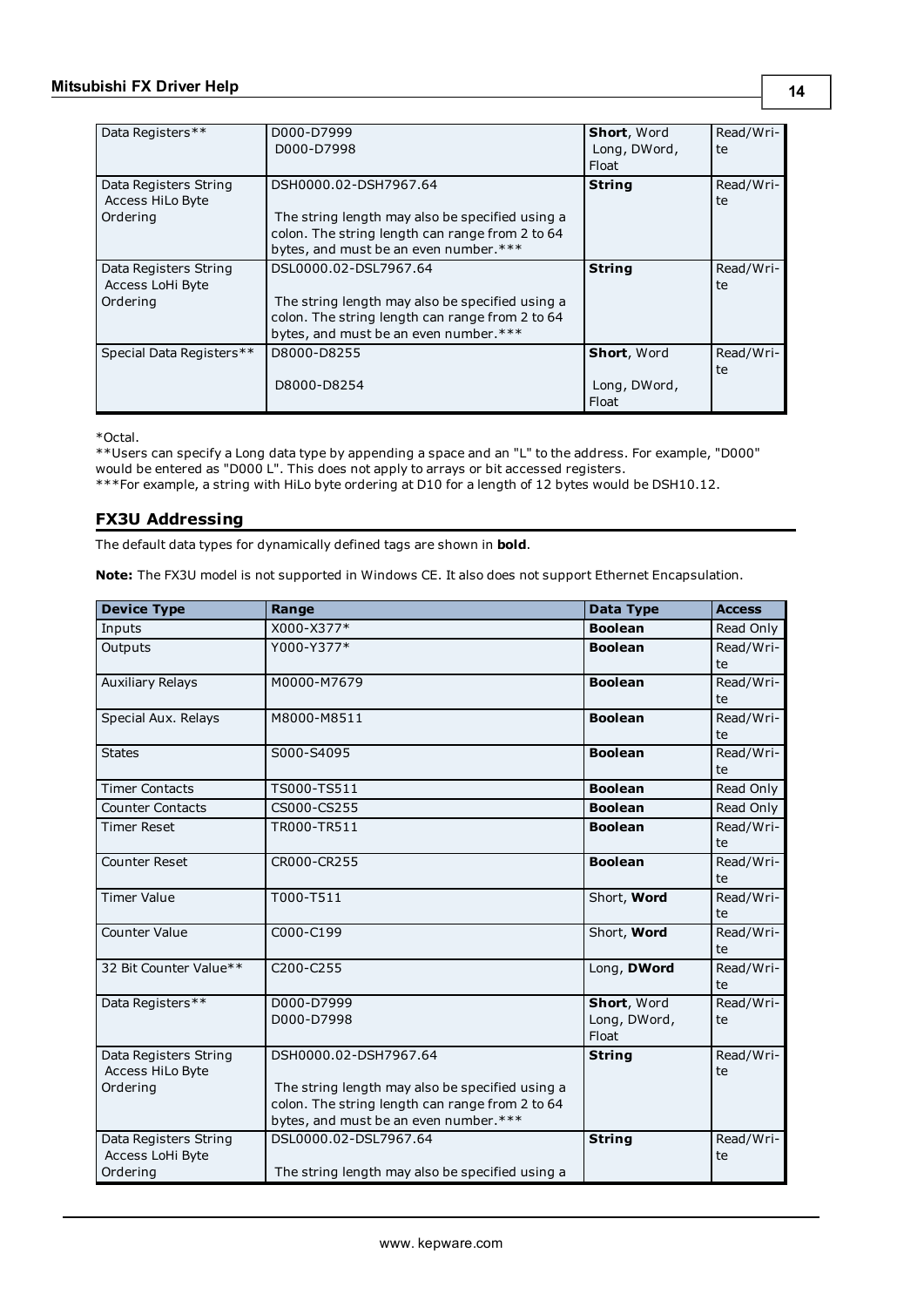|                                                       | colon. The string length can range from 2 to 64<br>bytes, and must be an even number.***                                                                              |                                             |                 |
|-------------------------------------------------------|-----------------------------------------------------------------------------------------------------------------------------------------------------------------------|---------------------------------------------|-----------------|
| File Registers**                                      | R000-R32767<br>R000-R32766                                                                                                                                            | <b>Short, Word</b><br>Long, DWord,<br>Float | Read/Wri-<br>te |
| File Registers String<br>Access HiLo Byte<br>Ordering | RSH0000.02-RSH32735.64<br>The string length may also be specified using a<br>colon. The string length can range from 2 to 64<br>bytes, and must be an even number.*** | <b>String</b>                               | Read/Wri-<br>te |
| File Registers String<br>Access LoHi Byte<br>Ordering | RSL0000.02-RSL32735.64<br>The string length may also be specified using a<br>colon. The string length can range from 2 to 64<br>bytes, and must be an even number.*** | <b>String</b>                               | Read/Wri-<br>te |
| Special Data Registers**                              | D8000-D8511<br>D8000-D8510                                                                                                                                            | <b>Short, Word</b><br>Long, DWord,<br>Float | Read/Wri-<br>te |

\*Octal.

\*\*Users can specify a Long data type by appending a space and an "L" to the address. For example, "D000"

would be entered as "D000 L". This does not apply to arrays or bit accessed registers.

\*\*\*For example, a string with HiLo byte ordering at D10 for a length of 12 bytes would be DSH10.12

**15**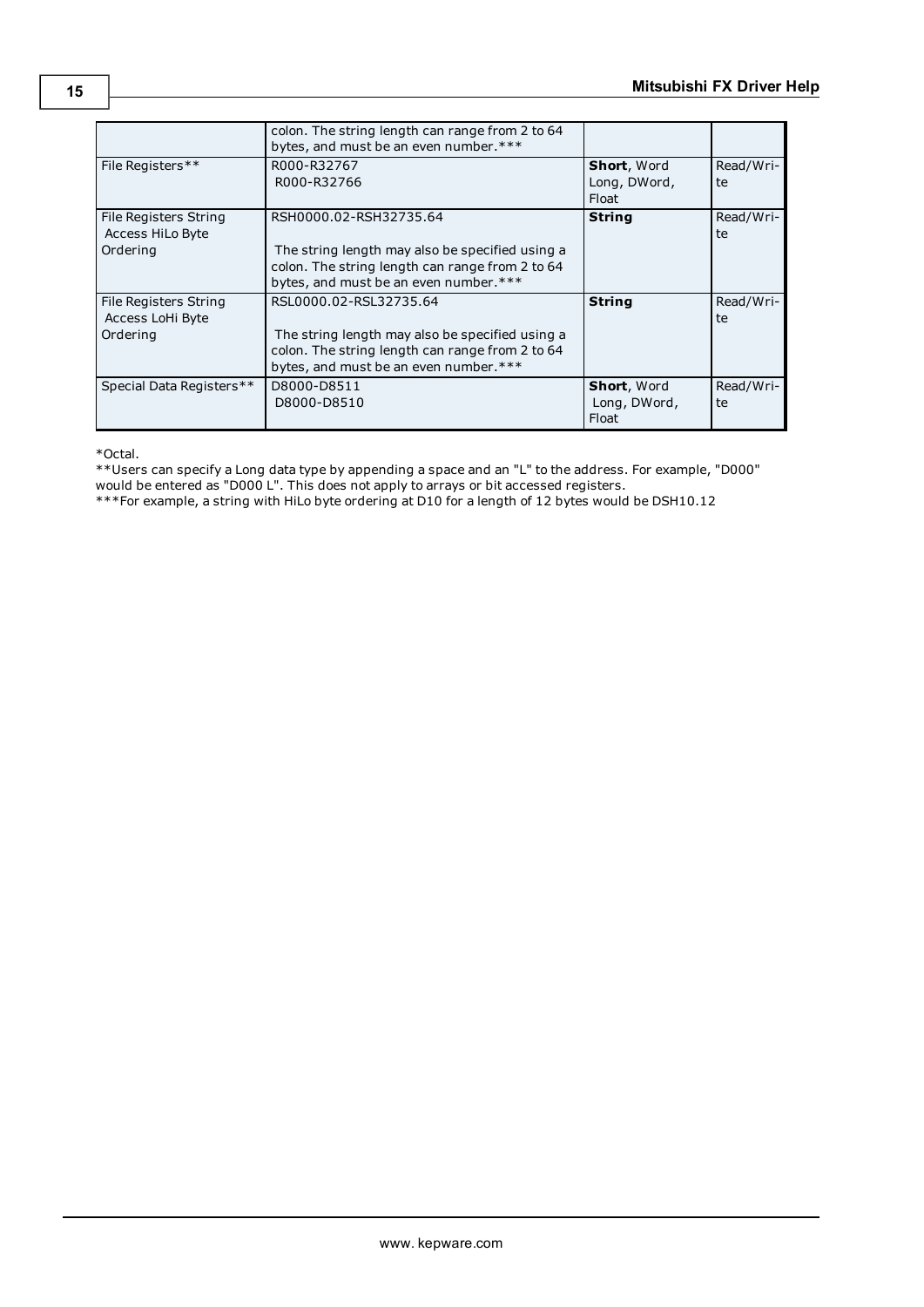#### <span id="page-15-0"></span>**Error Descriptions**

The following error/warning messages may be generated. Click on the link for a description of the message.

#### **Address Validation**

**Address ['<address>'](#page-15-2) is out of range for the specified device or register Data Type '<type>' is not valid for device address ['<address>'](#page-15-3) Device address ['<address>'](#page-16-0) contains a syntax error Device address ['<address>'](#page-16-1) is not supported by model '<model name>' Device address ['<address>'](#page-16-2) is Read Only Missing [address](#page-16-3)**

#### **Serial Communications**

**[Communications](#page-17-0) error on '<channel name>' [<error mask>] [COMn](#page-17-1) does not exist COMn is in use by another [application](#page-17-2) Error [opening](#page-17-3) COMn Unable to set comm [parameters](#page-17-4) on COMn**

#### **Device Status Messages**

**Device '<device name>' is not [responding](#page-18-1) Unable to write to ['<address>'](#page-18-2) on device '<device name>'**

#### <span id="page-15-1"></span>**Address Validation**

The following error/warning messages may be generated. Click on the link for a description of the message.

#### **Address Validation**

**Address ['<address>'](#page-15-2) is out of range for the specified device or register Data Type '<type>' is not valid for device address ['<address>'](#page-15-3) Device address ['<address>'](#page-16-0) contains a syntax error Device address ['<address>'](#page-16-1) is not supported by model '<model name>' Device address ['<address>'](#page-16-2) is Read Only Missing [address](#page-16-3)**

#### <span id="page-15-2"></span>**Address '<address>' is out of range for the specified device or register**

# **Error Type:**

Warning

#### **Possible Cause:**

A tag address that has been specified statically references a location that is beyond the range of supported locations for the device.

#### **Solution:**

Verify that the address is correct; if it is not, re-enter it in the client application.

#### <span id="page-15-3"></span>**Data Type '<type>' is not valid for device address '<address>'**

#### **Error Type:**

Warning

#### **Possible Cause:**

A tag address that has been specified statically has been assigned an invalid data type.

#### **Solution:**

Modify the requested data type in the client application.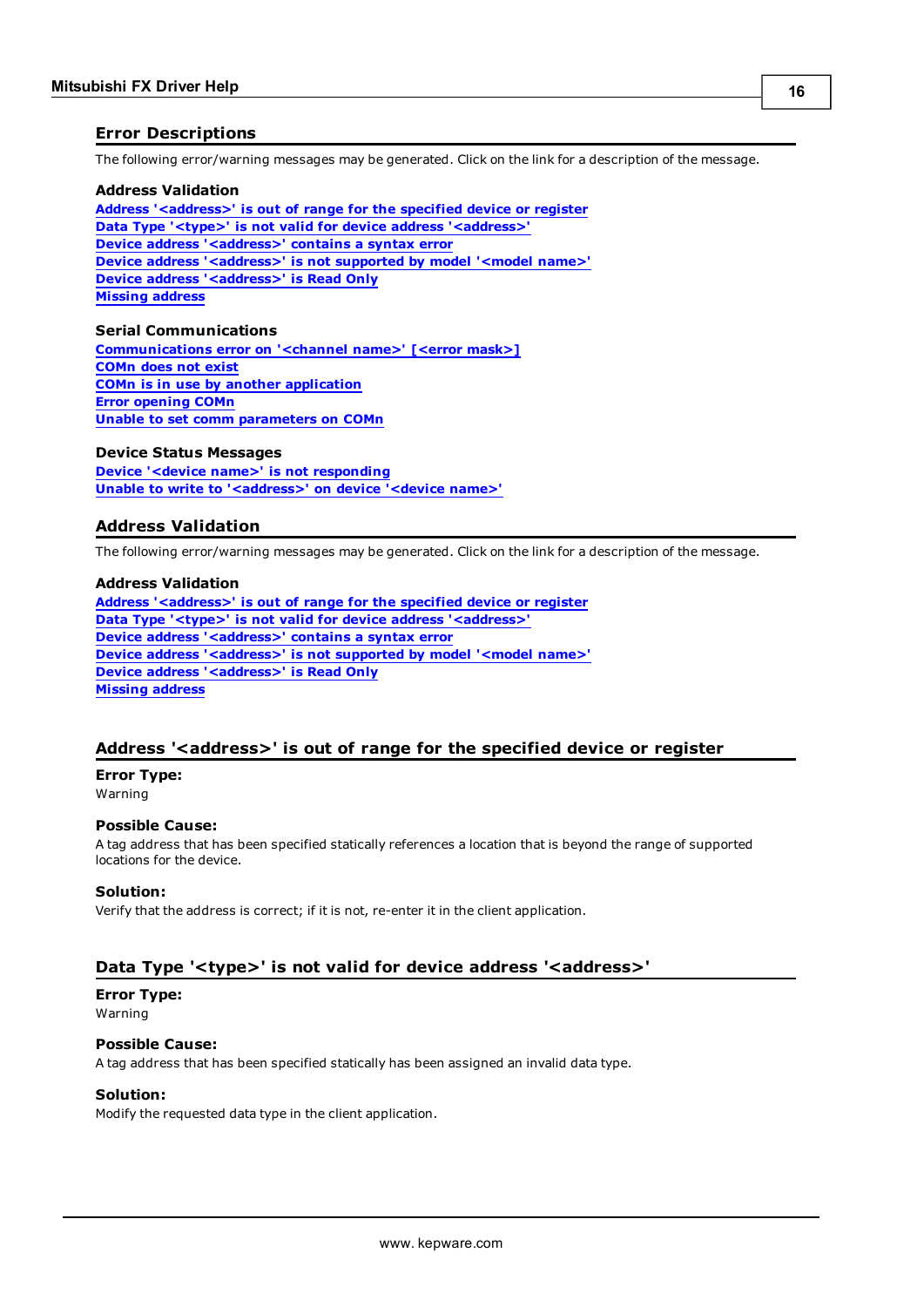#### <span id="page-16-0"></span>**Device address '<address>' contains a syntax error**

#### **Error Type:**

Warning

# **Possible Cause:**

A tag address that has been specified statically contains one or more invalid characters.

#### **Solution:**

Re-enter the address in the client application.

#### <span id="page-16-1"></span>**Device address '<address>' is not supported by model '<model name>'**

#### **Error Type:**

Warning

#### **Possible Cause:**

A tag address that has been specified statically references a location that is valid for the communications protocol but not supported by the target device.

#### **Solution:**

Verify that the address is correct; if it is not, re-enter it in the client application. Also verify that the selected model name for the device is correct.

#### <span id="page-16-2"></span>**Device address '<address>' is Read Only**

#### **Error Type:**

Warning

#### **Possible Cause:**

A tag address that has been specified statically has a requested access mode that is not compatible with what the device supports for that address.

#### **Solution:**

Change the access mode in the client application.

#### <span id="page-16-3"></span>**Missing address**

**Error Type:**

# Warning

**Possible Cause:** A tag address that has been specified statically has no length.

#### **Solution:**

<span id="page-16-4"></span>Re-enter the address in the client application.

#### **Serial Communications**

The following error/warning messages may be generated. Click on the link for a description of the message.

### **Serial Communications [Communications](#page-17-0) error on '<channel name>' [<error mask>] [COMn](#page-17-1) does not exist**

**COMn is in use by another [application](#page-17-2) Error [opening](#page-17-3) COMn Unable to set comm [parameters](#page-17-4) on COMn**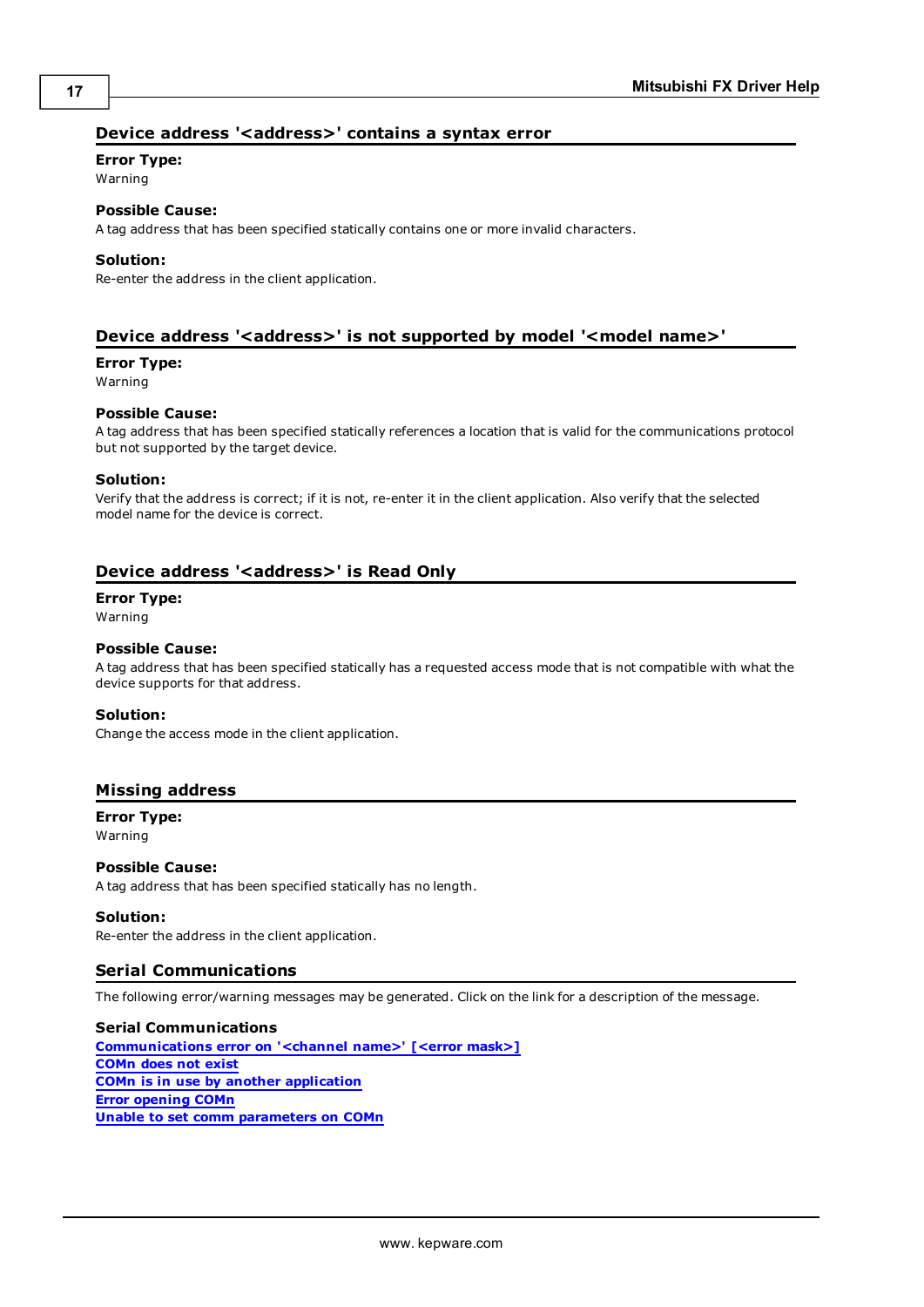## <span id="page-17-0"></span>**Communications error on '<channel name>' [<error mask>]**

**Error Type:**

Serious

#### **Error Mask Definitions:**

- <span id="page-17-5"></span>**B** = Hardware break detected.
- **F** = Framing error.
- <span id="page-17-6"></span> $E = I/O$  error.
- **O** = Character buffer overrun.
- <span id="page-17-7"></span>**R** = RX buffer overrun.
- **P** = Received byte parity error.
- **T** = TX buffer full.

#### **Possible Cause:**

- 1. The serial connection between the device and the Host PC is bad.
- 2. The communications parameters for the serial connection are incorrect.

#### **Solution:**

- 1. Verify the cabling between the PC and the PLC device.
- 2. Verify the specified communications parameters match those of the device.

#### <span id="page-17-1"></span>**COMn does not exist**

#### **Error Type:**

Fatal

#### **Possible Cause:**

The specified COM port is not present on the target computer.

#### **Solution:**

Verify that the proper COM port has been selected.

#### <span id="page-17-2"></span>**COMn is in use by another application**

### **Error Type:**

Fatal

### **Possible Cause:**

The serial port assigned to a device is being used by another application.

#### **Solution:**

Verify that the correct port has been assigned to the channel.

#### <span id="page-17-3"></span>**Error opening COMn**

#### **Error Type:**

Fatal

#### **Possible Cause:**

The specified COM port could not be opened due an internal hardware or software problem on the target computer.

#### **Solution:**

Verify that the COM port is functional and may be accessed by other Windows applications.

#### <span id="page-17-4"></span>**Unable to set comm parameters on COMn**

#### **Error Type:**

Fatal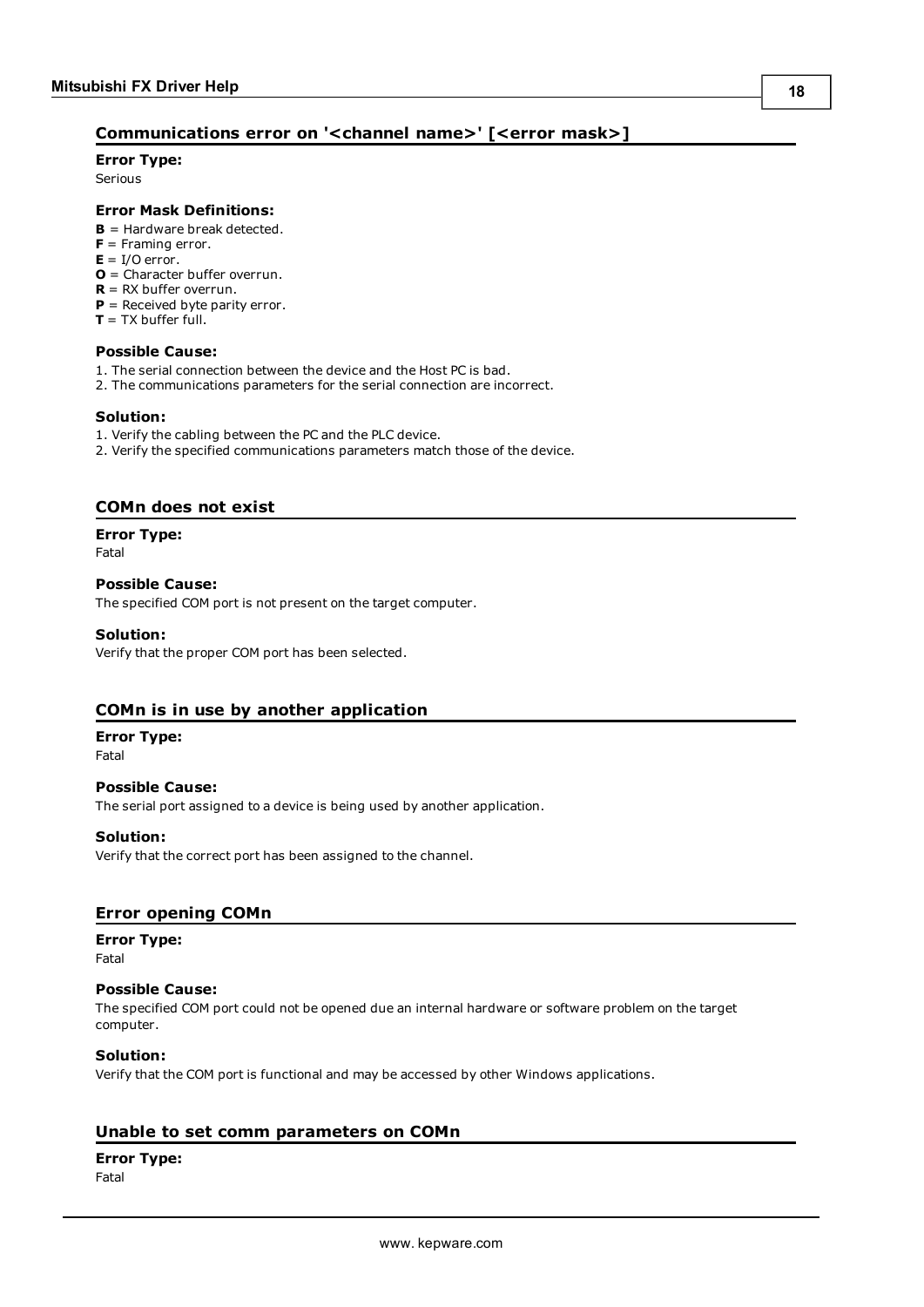#### **Possible Cause:**

The serial parameters for the specified COM port are not valid.

#### **Solution:**

<span id="page-18-0"></span>Verify the serial parameters and make any necessary changes.

#### **Device Status Messages**

The following error/warning messages may be generated. Click on the link for a description of the message.

#### **Device Status Messages**

**Device '<device name>' is not [responding](#page-18-1) Unable to write to ['<address>'](#page-18-2) on device '<device name>'**

#### <span id="page-18-1"></span>**Device '<device name>' is not responding**

#### **Error Type:**

Serious

#### **Possible Cause:**

1. The serial connection between the device and the Host PC is broken.

- 2. The communications parameters for the serial connection are incorrect.
- 3. The named device may have been assigned an incorrect Network ID.

4. The response from the device took longer to receive than the amount of time specified in the "Request Timeout" device setting.

#### **Solution:**

- 1. Verify the cabling between the PC and the PLC device.
- 2. Verify that the specified communications parameters match those of the device.
- 3. Verify that the Network ID given to the named device matches that of the actual device.
- 4. Increase the Request Timeout setting so that the entire response can be handled.

#### <span id="page-18-2"></span>**Unable to write to '<address>' on device '<device name>'**

#### **Error Type:**

Serious

#### **Possible Cause:**

- 1. The serial connection between the device and the Host PC is broken.
- 2. The communications parameters for the serial connection are incorrect.
- 3. The named device may have been assigned an incorrect Network ID.

#### **Solution:**

- 1. Verify the cabling between the PC and the PLC device.
- 2. Verify that the specified communications parameters match those of the device.
- 3. Verify that the Network ID given to the named device matches that of the actual device.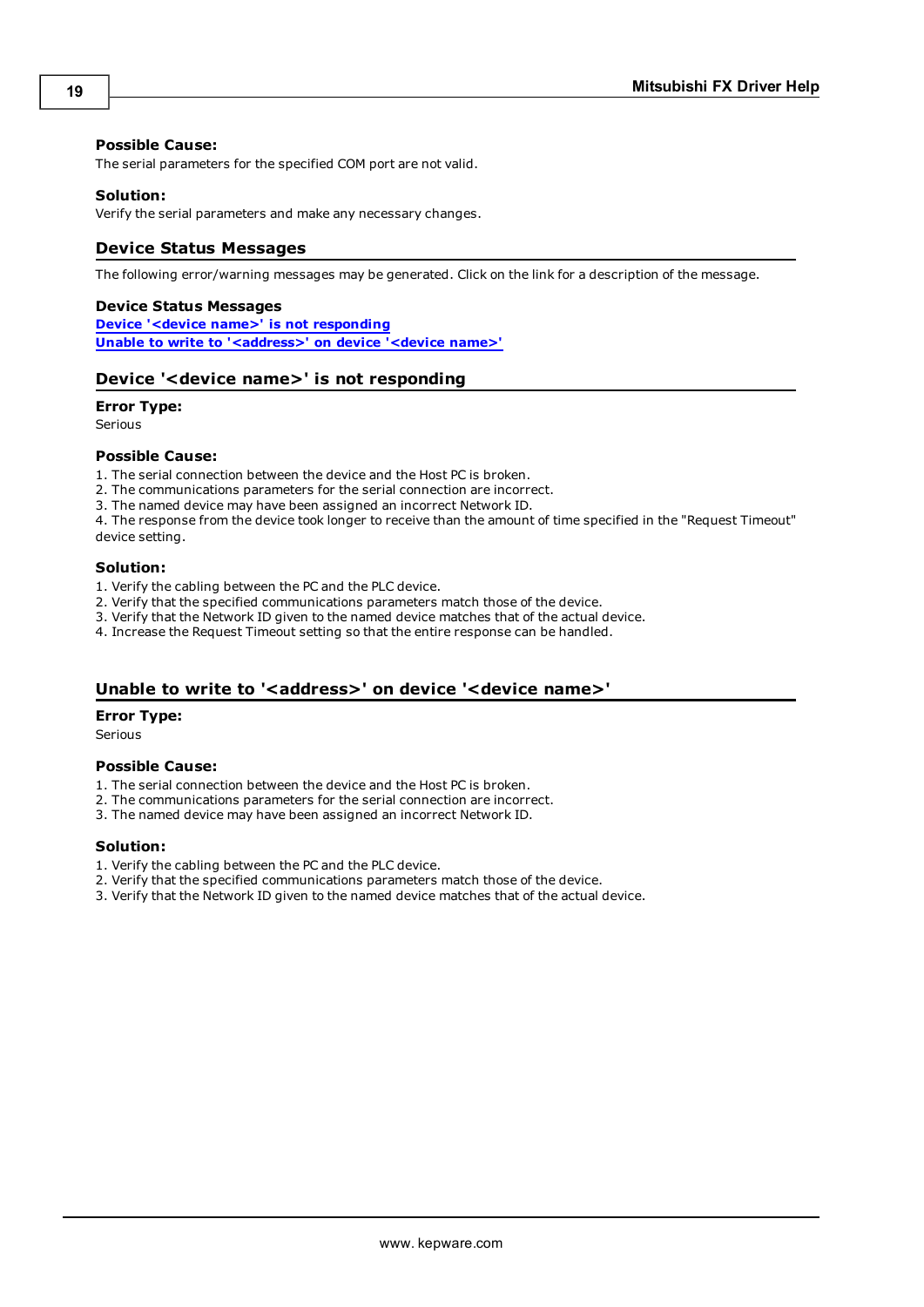# <span id="page-19-0"></span>**Index**

# **A**

**Address '<address>' is out of range for the specified device or register [16](#page-15-2) Address Descriptions [11](#page-10-0) Address Validation [16](#page-15-1)**

# **B**

**Boolean [10](#page-9-1)**

**C**

**COM-ET10-T Module [5](#page-4-3) Communications error on '<channel name>' [<error mask>] [18](#page-17-0) COMn does not exist [18](#page-17-1) COMn is in use by another application [18](#page-17-2)**

# **D**

**Data Type '<type>' is not valid for device address '<address>' [16](#page-15-3) Data Types Description [10](#page-9-0) Device '<device name>' is not responding [19](#page-18-1) Device address '<address>' contains a syntax error [17](#page-16-0) Device address '<address>' is not supported by model '<model name>' [17](#page-16-1) Device address '<address>' is Read Only [17](#page-16-2) Device ID [4](#page-3-1) Device Setup [4](#page-3-0) Device Status Messages [19](#page-18-0) DWord [10](#page-9-2)**

# **E**

**Error Descriptions [16](#page-15-0)**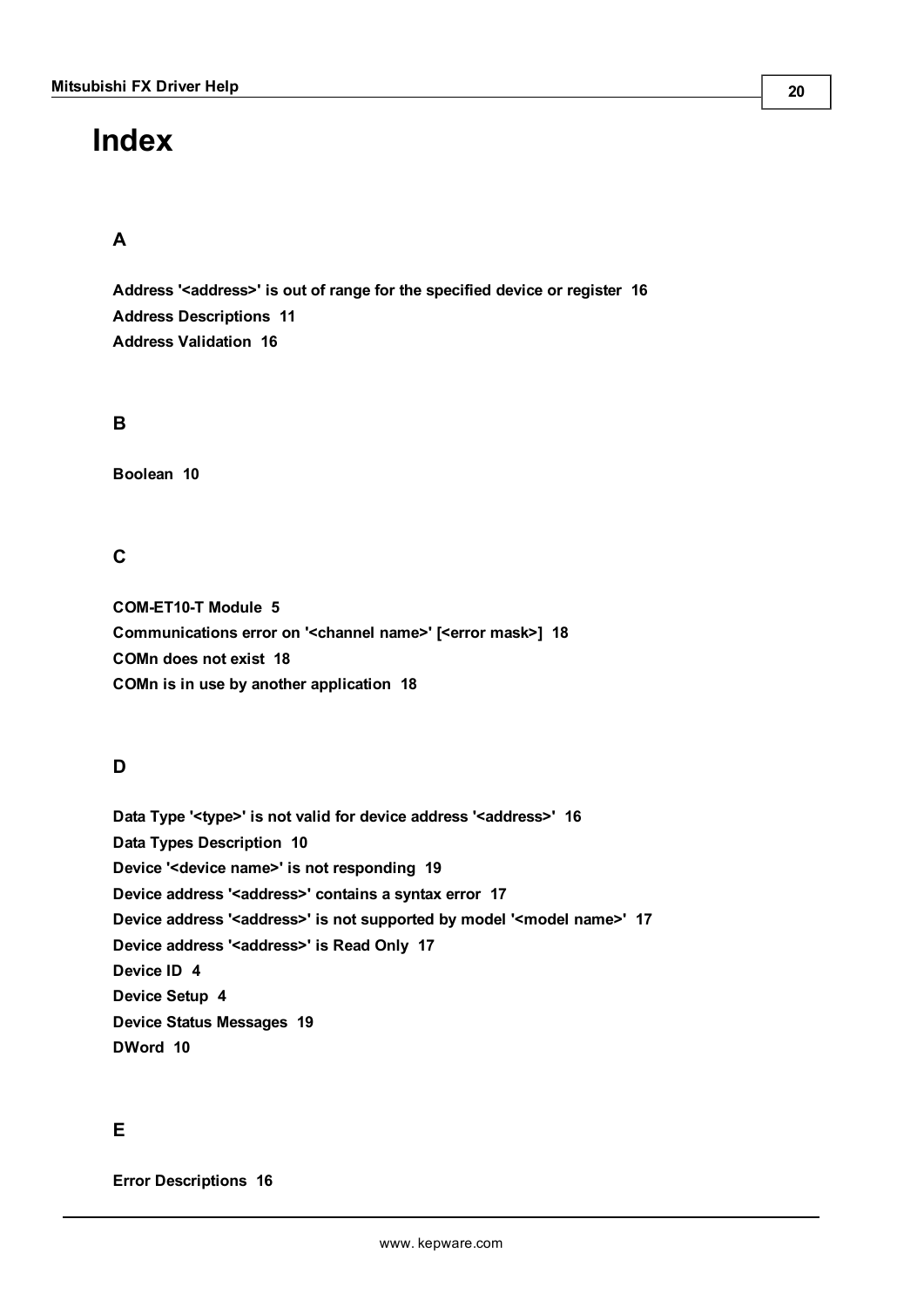**Error opening COMn [18](#page-17-3) Ethernet Encapsulation [4-5](#page-3-2)**

# **F**

**Float [10](#page-9-3) Framing [18](#page-17-5) FX Addressing [11](#page-10-1) FX0 Addressing [12](#page-11-0) FX0N Addressing [12](#page-11-1) FX2N Addressing [13](#page-12-0) FX2NC-ENET-ADP Module [6](#page-5-2) FX3U-ENET Module [6](#page-5-3) FX3U Addressing [14](#page-13-0)**

# **L**

**Long [10](#page-9-4)**

# **M**

**Mask [18](#page-17-0) Missing address [17](#page-16-3) Modem Setup [5](#page-4-0)**

# **N**

**Network [4](#page-3-3)**

# **O**

**Overrun [18](#page-17-6) Overview [3](#page-2-1)**